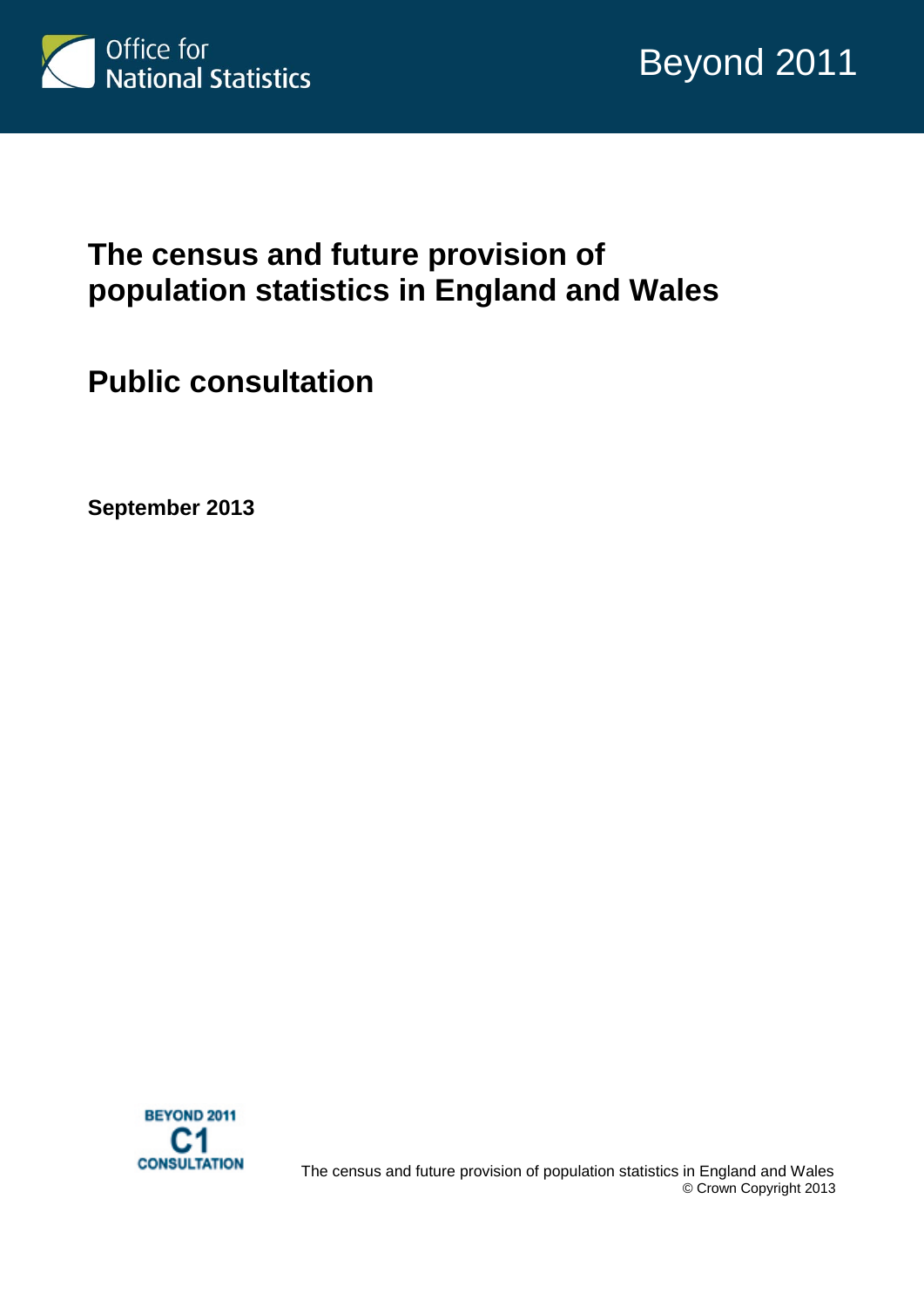

# **Contents**

| <b>Appendix</b>                                    |  |
|----------------------------------------------------|--|
| Statistics available from different approaches  17 |  |

Other reports accompanying this document are:

**C2** – [Summary of the uses of census information, September 2013](http://www.ons.gov.uk/ons/about-ons/get-involved/consultations/consultations/beyond-2011-consultation/beyond-2011-consultation-doc-c2.pdf)

**C3** – [Summary of the benefits of census information, September 2013.](http://www.ons.gov.uk/ons/about-ons/get-involved/consultations/consultations/beyond-2011-consultation/beyond-2011-consultation-doc-c3.pdf)

### **For more information**

Go to [www.ons.gov.uk](http://www.ons.gov.uk/) and search on Beyond 2011 Email us at **beyond2011@ons.gov.uk**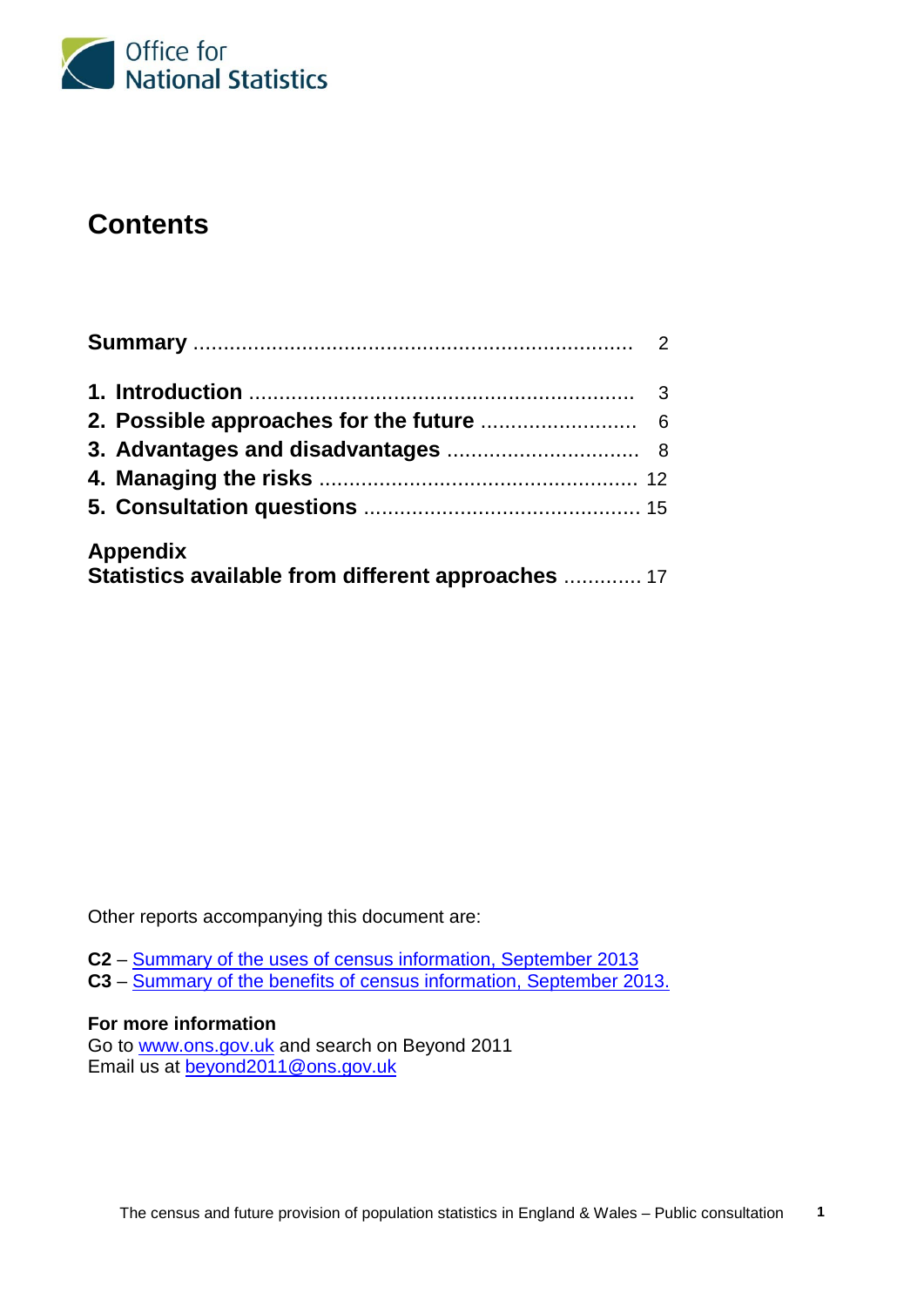

# **Summary**

Every 10 years, for over 200 years, every household in England and Wales has been required to respond to the census.

The 2011 Census successfully provided population statistics that will be used for the next decade by planners, policy makers and researchers across the public and private sectors.

Our population is changing rapidly, and the need to understand these changes will continue. The Beyond 2011 Programme in the Office for National Statistics (ONS) is currently reviewing these needs, and how they might best be met in future.

Improvements in technology and in government data sources offer opportunities to either modernise the existing census process, or to develop an alternative census method that reuses existing data already held within government.

Our research has resulted in two approaches for census taking in future:

- once a decade, like that conducted in 2011, but primarily online.
- using existing government data and compulsory annual surveys.

Both approaches would provide statistics about the size of the population, nationally and for local authorities. A census using existing data and surveys would provide more statistics about the characteristics of the population every year, while an online census would provide more detailed statistics once a decade.

This consultation document describes these approaches, their strengths and weaknesses and the different types of information they could provide.

No decision has yet been made, and we welcome your views.

Please read this document fully and then respond using the [online questionnaire](http://www.surveymonkey.com/s/XY3SK3W) **by 13 December 2013**.

We will publish our findings in 2014.

For further information, please contact:

Beyond 2011 Programme Office for National Statistics Email: [Beyond2011@ons.gov.uk](mailto:Beyond2011@ons.gov.uk)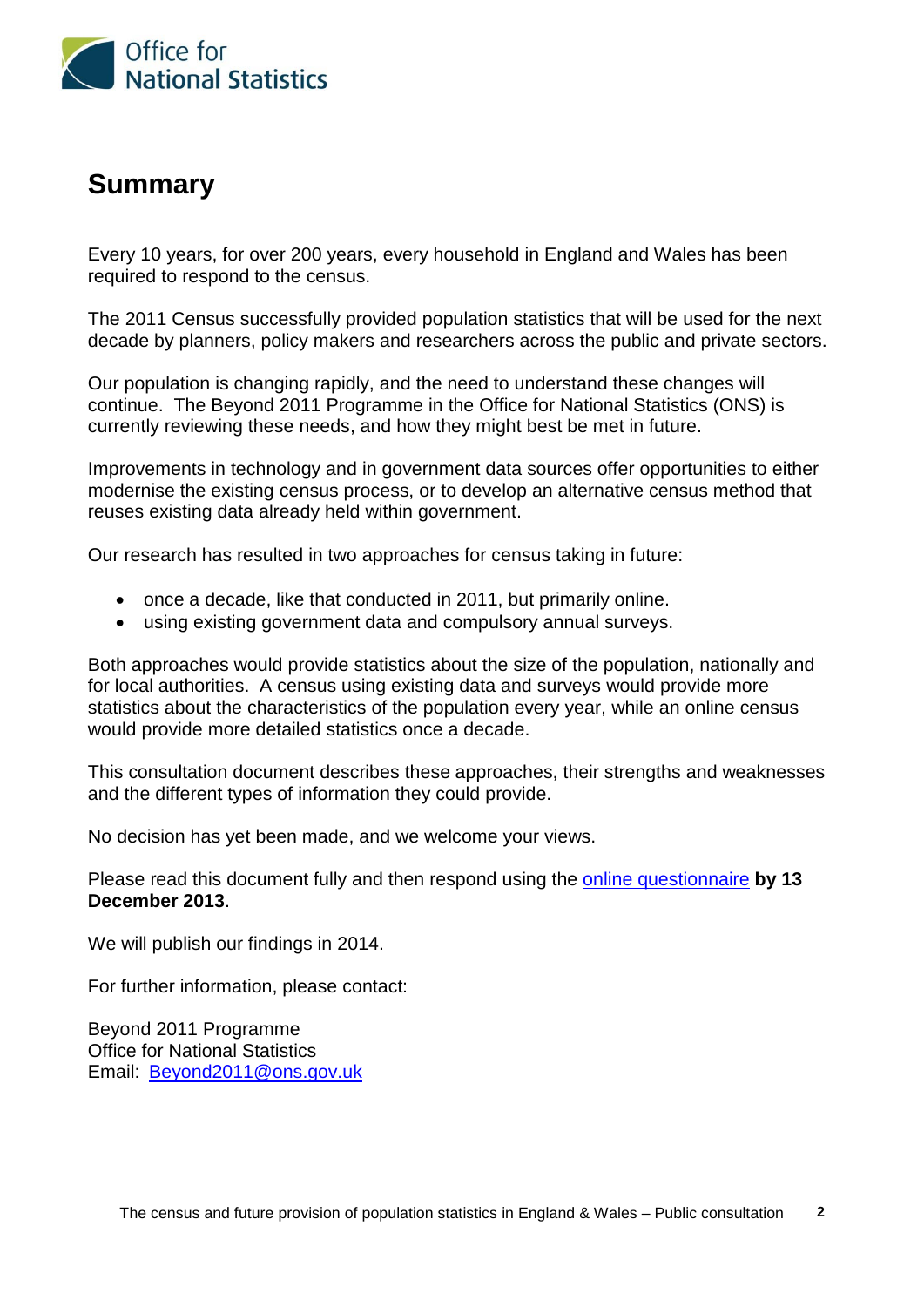

# **1. Introduction**

# **1.1 The purpose of this consultation**

After each census, the Office for National Statistics (ONS) reviews the future needs for information about the population and housing in England and Wales, and how these needs might be met.

In 2003 we published proposals for a future population statistics system making greater use of existing data, for example the list of people registered with a doctor, paying tax, receiving benefits, or registered to vote. Our conclusion at the time was that there was significant potential for the use of such data, described in this document as 'administrative data', but ONS did not have access to enough data sources to develop approaches further.

The Statistics and Registration Service Act 2007 enabled ONS to access further key data sources and, after the 2011 Census, the Beyond 2011 Programme was established to consider the needs and options for the next decade and beyond.

Our research used the 2011 Census information as a baseline in order to understand whether different sets of administrative data could be used to produce reliable statistics in future. The findings to date indicate that there is potential to conduct a census in future using administrative data and annual sample surveys, instead of asking every household to complete a questionnaire once a decade.

This kind of approach could enable the increasingly rapid change in society to be measured more frequently than our current system. However, it could not provide as much detail about the population and housing as the census has provided in the past, and we are also considering a census more like the one conducted in 2011 – although data would primarily be collected online rather than on paper.

Census approaches using administrative data are becoming more common around the world. Scandinavian countries, the Netherlands, Switzerland, Austria, Israel and Germany have moved to systems based primarily on administrative data. Without exception, these countries have well established population registers, and all residents are legally required to keep their information up to date. This is not the case in the UK, so the available information is less accurate, and is not consistent between sources.

Other countries, such as the USA, Canada, Australia and New Zealand, continue to use more traditional census approaches.

Moving to a census method using administrative data and surveys would be the most radical change in the production of population statistics in England and Wales since 1801. ONS is therefore consulting on the possible approaches, and this document sets out the advantages and disadvantages of each. Everyone who has an interest is invited to contribute to the discussion.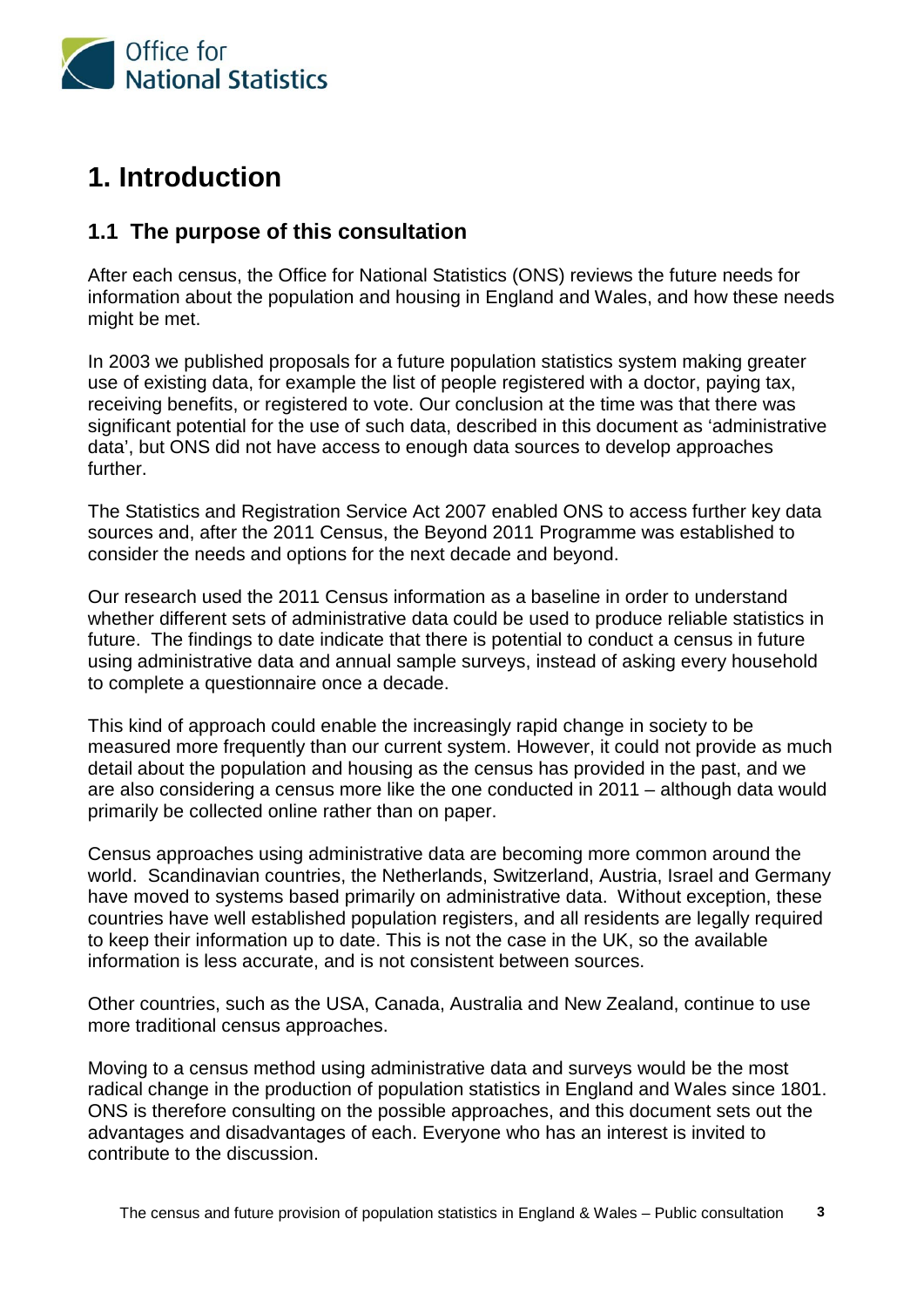

# **1.2 The value of census information**

The census has been the bedrock of the UK statistical system for the past 200 years. It provides a wealth of consistent, comparable information from the national level down to very small areas and for small population groups.

Population and housing statistics underpin the allocation of billions of pounds of public spending each year. They are fundamental to decision making, policy formulation and outcome monitoring across government, the commercial sector and the wider community.

They also enable the UK to fulfil international obligations, determine voting rights for the European Union and are the basis for allocation of European regional aid.

Annual population estimates are produced every year, based on the previous census, with adjustment using information on births, deaths and migration. These form the basis for many other important statistics, such as mortality rates, fertility rates, unemployment rates and road traffic accident rates.

Annual household surveys use census information to adjust for bias in responses to the survey. Results from the Labour Force Survey, for example, which inform monetary and fiscal policy, would otherwise be less reliable. Such surveys provide information annually in between censuses, but can provide information only at national or regional levels.

While all of these uses and requirements are certain to continue, the increasing rate of change in society means that there is demand for statistics on a more frequent basis. A census using administrative data and large annual surveys, rather than asking every household to fill in a questionnaire once a decade, would provide more frequent statistics, but each approach has advantages and disadvantages, as described in section 3.

## **1.3 The census as a source for historic and genealogical research**

Many users of census information make use of the individual records released after 100 years from historic censuses to support genealogical or social history research.

Clearly the world will be a very different place by the time that records from a 2021 census are released, and the information environment unimaginably different. At this point in time it is impossible to know how census information would be used, but it is clear that a set of records about the population would be of value.

ONS's role is to produce statistics rather than register individuals or households, but we are keenly aware of these uses of census information and have been discussing options with The National Archives, the UK Government's official archive.

It is not yet clear what would be possible if we were to move to a census method using administrative data, but we are interested in views on what opportunities there might be, as well as the risks from a change of approach.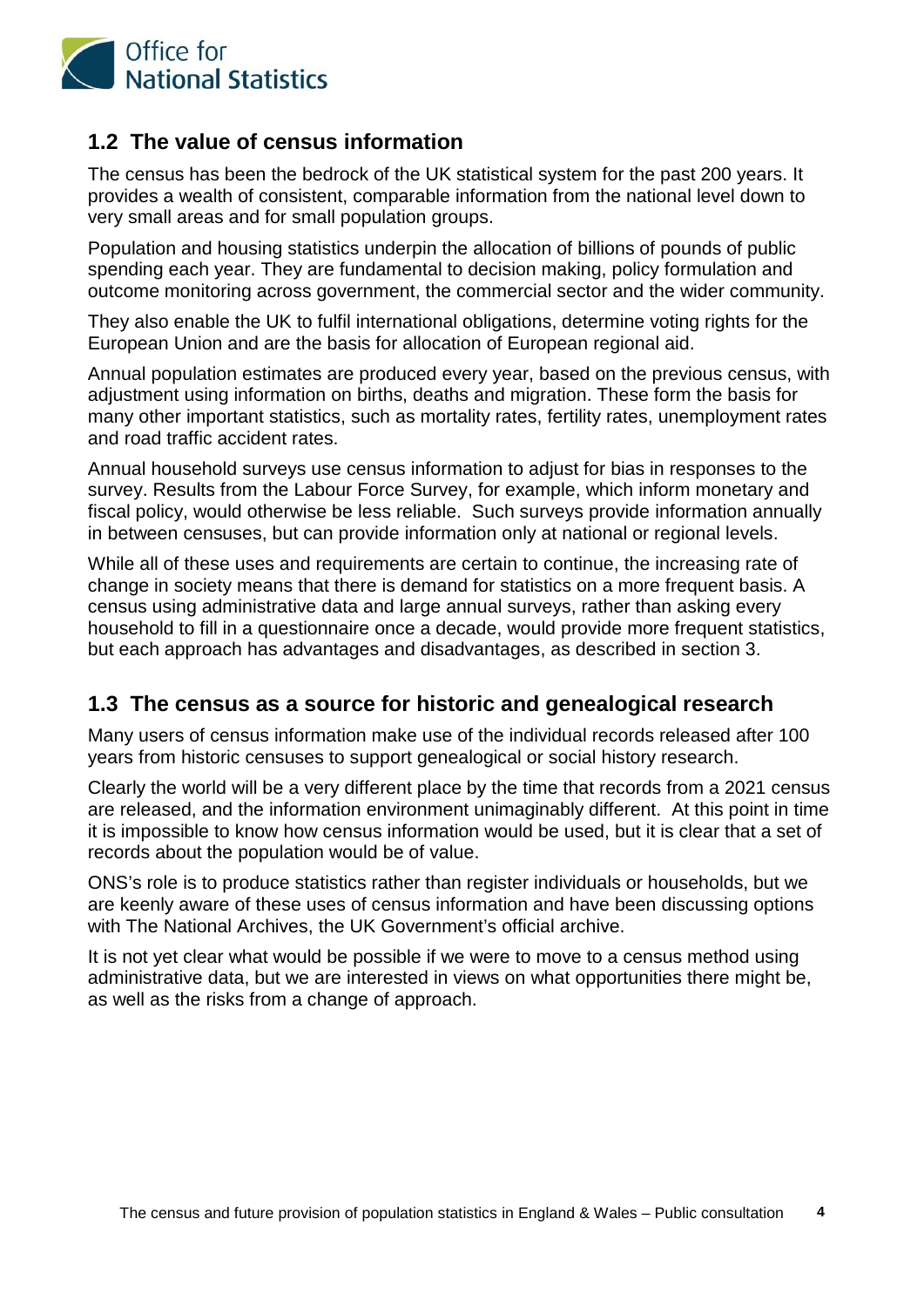

## **1.4 The decision making process**

Census legislation *allows* a census to take place, but does not *require* a census; each census requires Government to come to Parliament with proposals, which are set out in secondary legislation. The content and conduct of the census is therefore for the Government to propose to Parliament, taking account of the advice of the National Statistician and the UK Statistics Authority.

So ultimately it will be for the Government and Parliament to agree the arrangements for conducting a census in future. A census method based on administrative data and surveys would require legislation to enable easier data access; to make it a legal requirement for households to respond to any new surveys; and to determine how to create historic records for genealogical purposes.

This consultation plays a critical part in ensuring that the advantages and disadvantages of the different approaches are fully understood. The findings of this research, including the results of this consultation, will be published and presented to Government in 2014.

Note that the questions to be included in an online census once a decade, or in the surveys that would be required for a method using administrative data, will be decided separately. We will consult on these as we have done for previous censuses. For planning purposes we are assuming that questions similar to the 2011 Census would be used for both approaches.

Whatever the outcome of this review, the questions asked will be decided based on what adds most value for users overall, while maintaining quality, maximising continuity with existing statistics, and minimising cost and public burden.

# **1.5 The UK context**

ONS is responsible for population statistics for England and Wales, and existing census legislation gives the National Assembly for Wales a formal role in the approval process for census.

The Welsh Government is very interested in the views of Welsh users about the different approaches and any consultation responses will be forwarded to the Welsh Government.

The Scottish and Northern Ireland Governments have responsibility for their own censuses and are undertaking their own research. Close collaboration is in place with all of the devolved administrations in order to manage the consistency of UK statistics.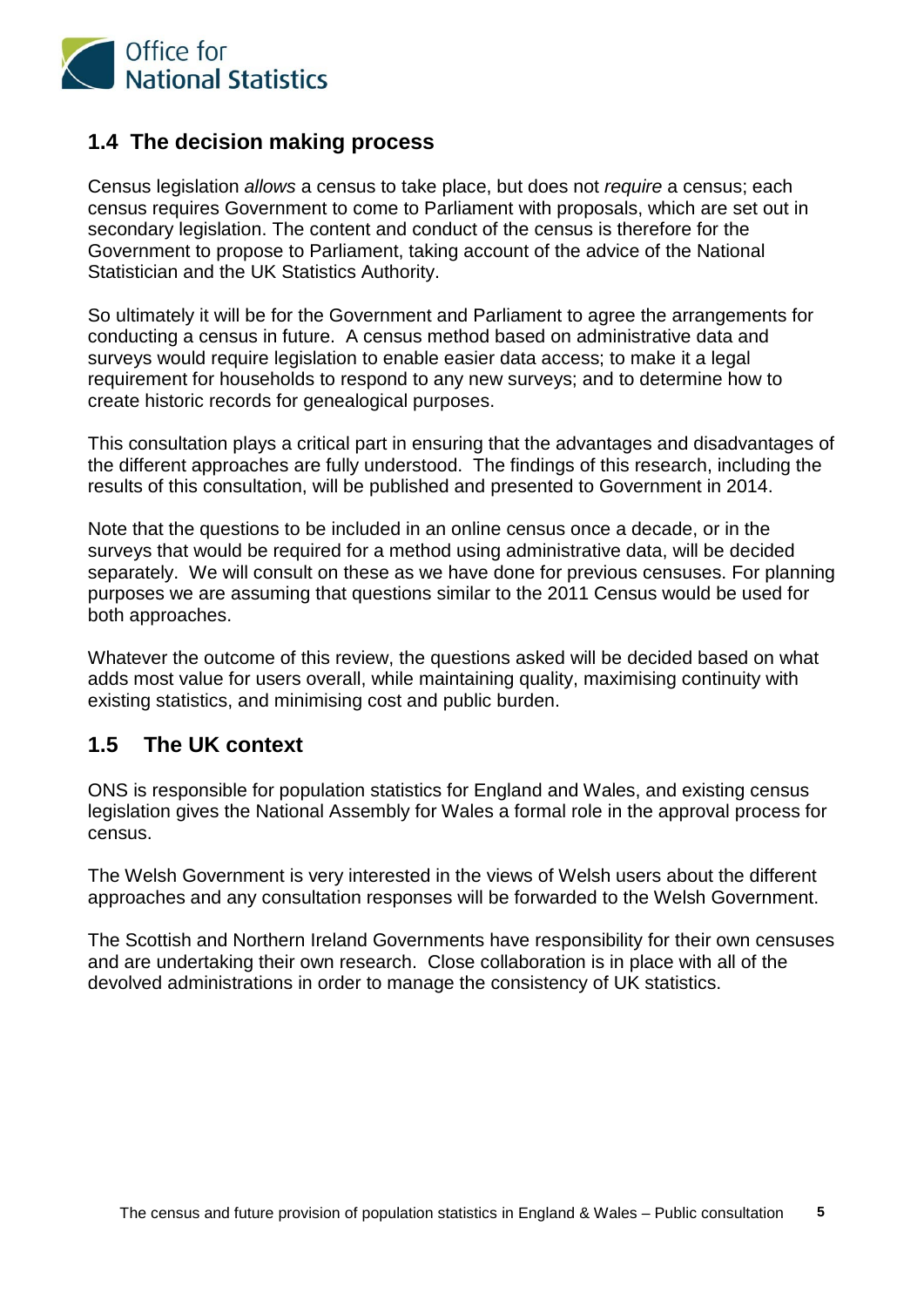

# **2. Possible approaches for the future**

A number of approaches have been considered by the Beyond 2011 programme, and [each has been assessed against a published set of evaluation criteria](http://www.ons.gov.uk/ons/about-ons/who-ons-are/programmes-and-projects/beyond-2011/reports-and-publications/beyond-2011-options-report-2--o2-.pdf) including statistical quality, cost, technical and legal feasibility, public acceptability and public burden.

This has resulted in two potential approaches to taking the census in future:

- A census once a decade, like that conducted in 2011, but primarily online.
- A census based on administrative data and large annual compulsory surveys.

These approaches are summarised in Boxes A and B. The statistics each method would provide are described in more detail in the Appendix.

# **Box A: An online census once a decade**

## **What it is**

**Collection of information from all households in England and Wales once a decade.**

- The majority of responses would be online and it would be compulsory for households to respond.
- As in 2001 and 2011, a survey covering around 1% of the population would be used to adjust for those who did not respond.
- The census would also cover residents of 'communal establishments' such as university halls of residence and military bases.
- Administrative data would be used to help check the quality of the final statistics.
- Annual population estimates would be produced in much the same way as at present, using information about births and deaths, and information about migration using the International Passenger Survey and administrative data. The role of administrative data would continue to increase over time.

### **What it provides**

- This method would provide a range of outputs every 10 years on a wide range of topics, similar to those produced from the 2011 Census.
- Outputs would be produced for a range of geographic area types, down to very small areas (groups of a few postcodes called 'Output Areas') and for small population groups.
- Detailed cross tabulations would be produced for a wide range of topics, with accuracy similar to the 2011 Census outputs.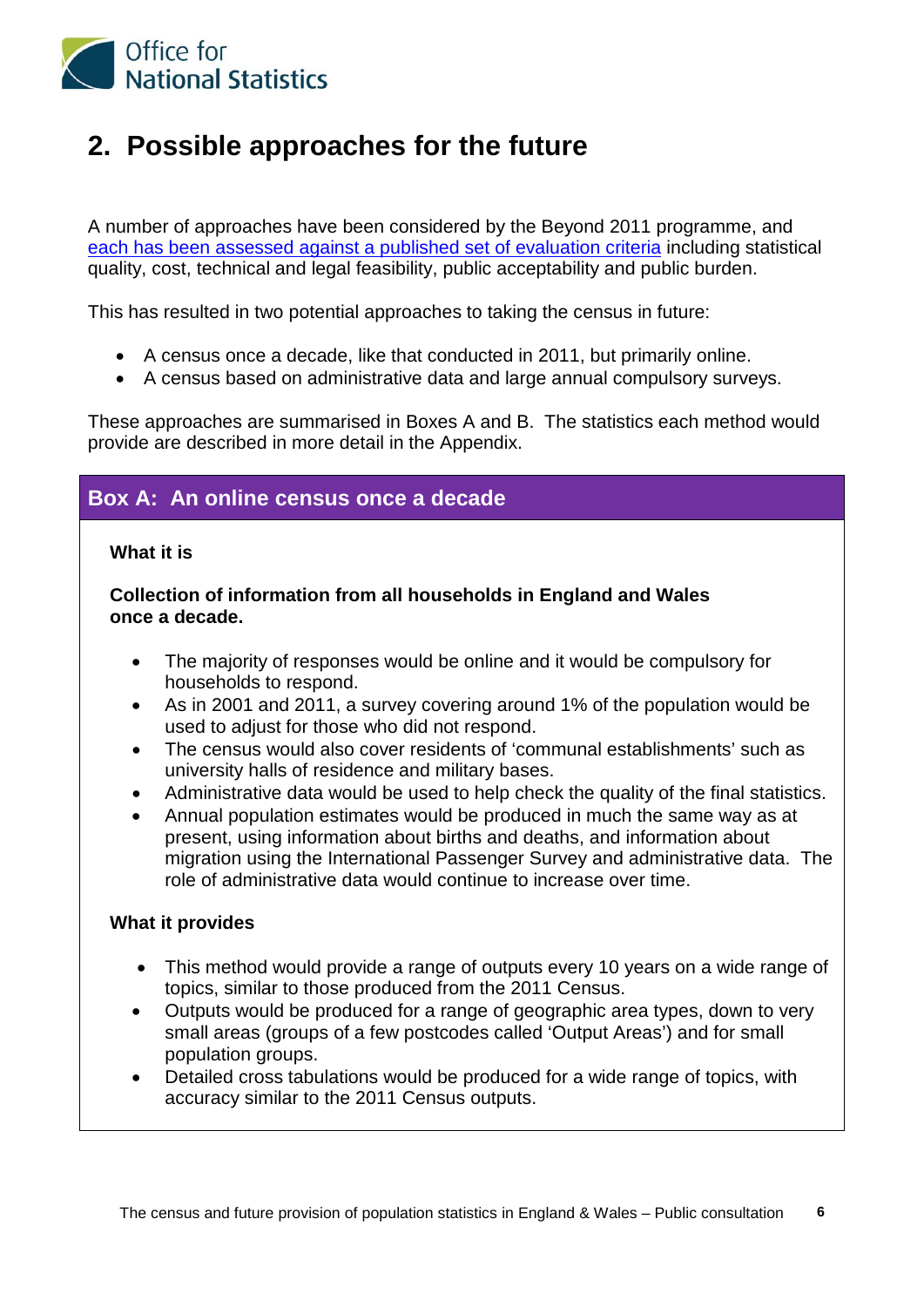

## **Box B: A census using administrative data and surveys**

#### **What it is**

#### **Re-use of administrative data, with annual compulsory household surveys.**

- Administrative data already held by government would be used by ONS to produce an annual estimate of the population in local areas.
- Sources currently being researched include those held by the Department of Health, the Department for Work and Pensions, HM Revenue and Customs, the Department for Education, the Higher Education Statistics Agency, NHS Wales and the Welsh Government.
- None of these sources provides a completely accurate count of the population so a compulsory annual survey of around 1% of households would be used to adjust for those who are not included in administrative data, or are recorded in the wrong location.
- Administrative data cannot provide sufficient information about the characteristics of the population that have previously been provided by the census such as ethnicity, or languages spoken, so a second compulsory survey of around 4% of households per year would be required.
- The survey questionnaire could be similar to that used for the 2011 Census, but with scope for more regular updating. The majority of responses would be collected online.
- A separate compulsory annual survey would be run to cover residents of 'communal establishments' such as university halls of residence and military bases.

### **What it provides**

- This method would provide statistics every year on key aspects of the population and housing stock.
- The majority of statistics about the characteristics of the population in each Local Authority would be produced using one year's survey data.
- Once the survey had been running for a few years, statistics for smaller areas within local authorities, such as electoral wards, would be produced annually, by combining three years' or five years' data from the survey.
- A limited set of basic estimates by age and sex would be available for small groups of postcodes, but the most detailed statistics for Output Areas that the census has provided in the past would not be available using this method.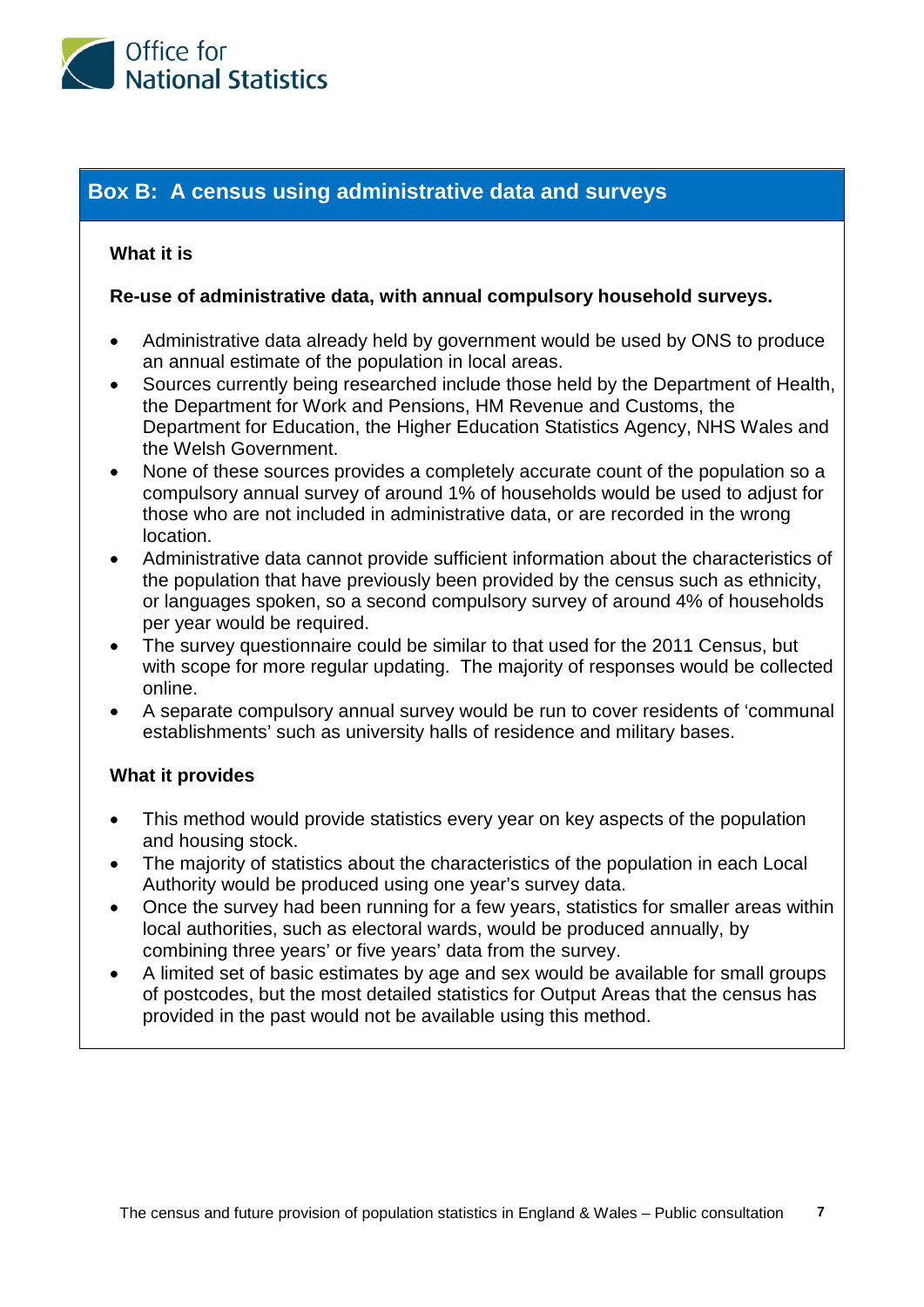

# **3. Advantages and disadvantages**

The two census approaches would produce different sets of statistics, and would have different advantages and disadvantages. Our assessment of these is described below.

## **An online census once a decade**

#### **Strengths**

The census delivers a **rich set of statistics for a range of geographic areas** – nationally, for Local Authorities, for wards and groups of a few postcodes (typically around 125 households). It provides detailed cross- tabulations for a wide range of topics.

Because all households are required to complete a questionnaire, the census has a **proven ability to deliver detailed statistics for small geographic areas**.

**The census is a familiar and tested approach** both in the UK and internationally – 2011 was the 22<sup>nd</sup> census in England and Wales and was run very successfully.

The census provides **a high degree of continuity** with the statistics provided by previous censuses and so supports detailed analysis of change over time

The single reference date means that the census delivers **a single, high-quality 'snapshot'** of the nation.

#### **Weaknesses**

**The census produces statistics only every 10 years**. ONS uses births, deaths and migration data to provide adjusted estimates of the size of population every year, but the majority of statistics are published only every 10 years. For some topics, and in areas where change is rapid or complex, this reduces the usefulness of the statistics. For example, the population growth resulting from expansion of the European Union in 2004 was not fully understood until 2012.

**The online census costs more than using administrative data and surveys**– the long term cost is estimated at around £625 million (in 2013 prices) over each 10-year period. This is equivalent to £1.10 per person per year, and is comparable to other countries.

The census is a major operation and requires large scale recruitment of staff. The 2011 Census employed around 40,000 staff at its peak – the majority employed for only six weeks. **The scale and cyclical nature of the census makes the build-up and rundown of the operation challenging** both in management terms and in its effect on funding. A more stable profile where skills were retained might be more efficient.

**The census imposes a burden on all households** because every household is required to respond. Only a limited number of questions can be asked, and it does not include questions such as household income.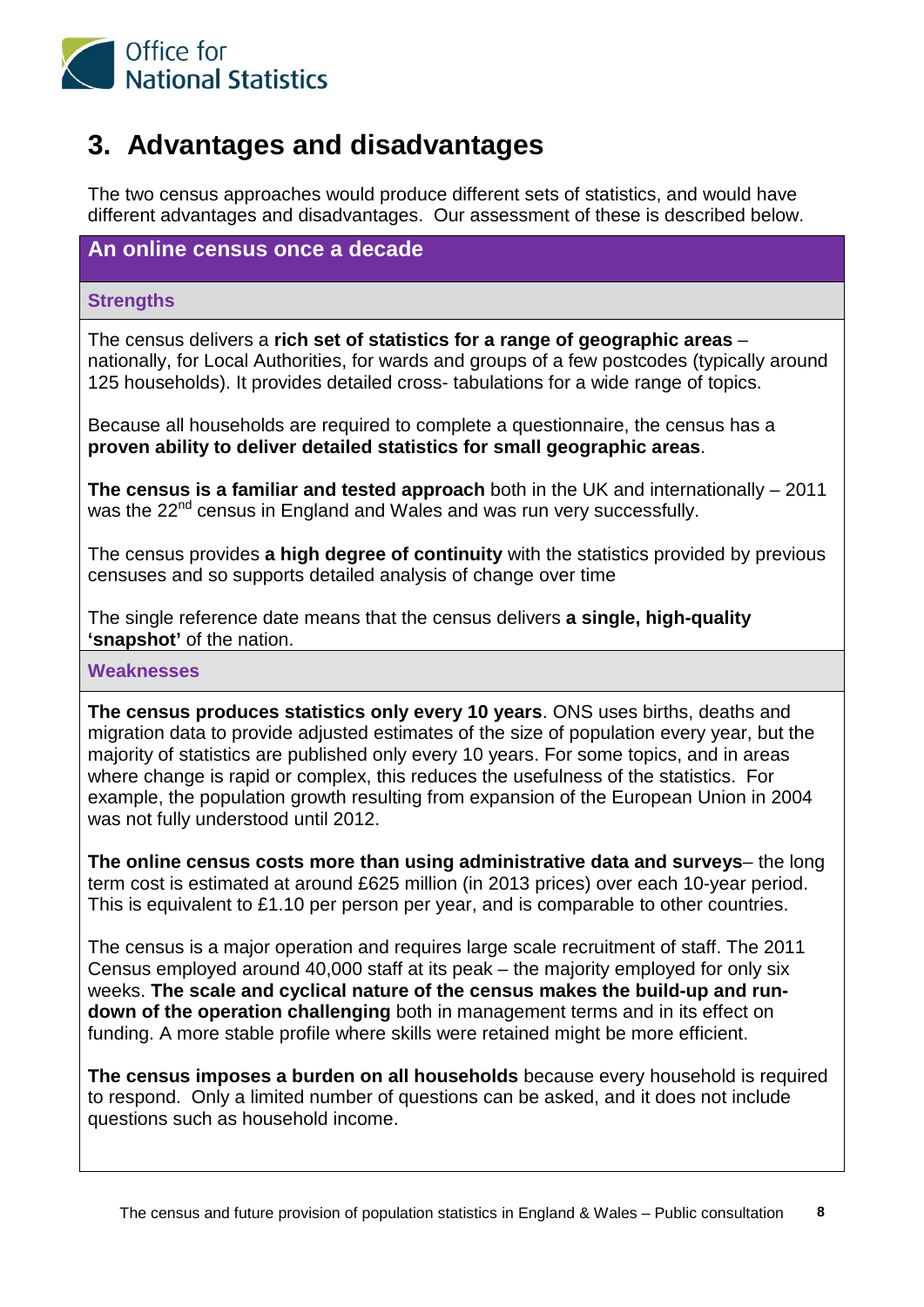

### **An online census once a decade** *– continued*

#### **Opportunities**

Online collection of census data gives the opportunity for **faster and more efficient data processing**, compared with the time and cost of processing over 20 million paper questionnaires. The online responses to the 2011 census were found to provide higher quality data than the responses from the paper questionnaires.

#### **Risks**

International experience, also reflected in the UK, is that **it is becoming increasingly difficult to achieve high levels of response to a census**. The 2011 census was successful and achieved similar response to the 2001 census, but at significantly increased cost – about 35% more in real terms. This trend looks set to continue.

Not all households have access to the internet, and **an online approach risks excluding some people and households**. Only 16% of households completed the 2011 Census questionnaire online, and a step change would be required. Other methods of responding would still be made available.

Some people consider the census to be **an invasion of privacy**, and that some of the questions asked are too intrusive. As with all previous censuses, ONS would take extensive measures to protect privacy (as discussed in section 4).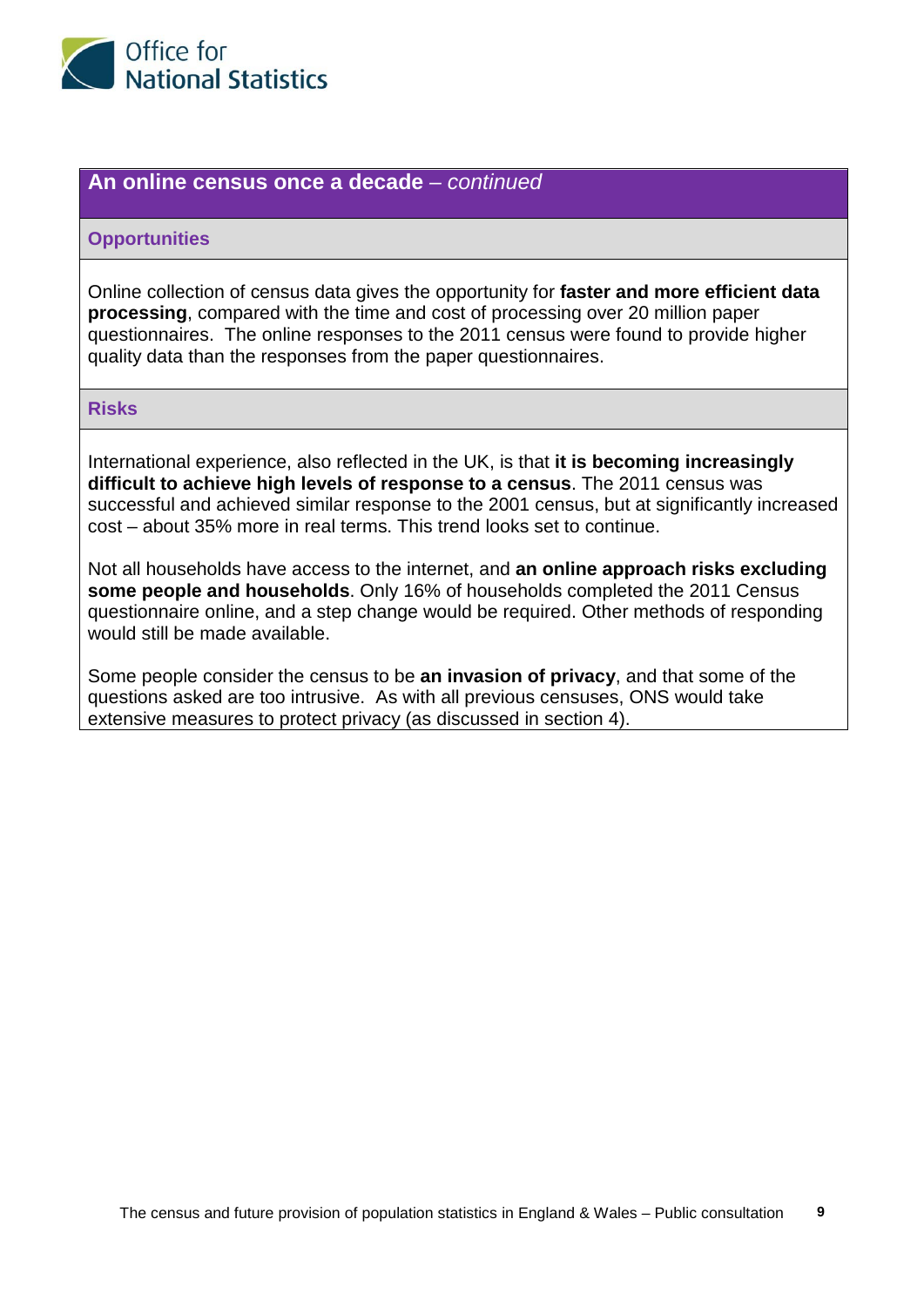

## **A census using administrative data and surveys**

### **Strengths**

Statistics would be based on continually updated government sources, so it would be possible to generate population estimates (counts by age and sex) for England and Wales, for each Local Authority and for areas the size of electoral wards **on an annual basis**.

Similarly, because statistics about the *characteristics* of the population would be produced using a compulsory survey, these could also be produced annually – although not in as much detail as an online census once a decade could provide.

Annual outputs **would allow changes and trends** such as growth in population or migration **to be identified much more quickly** than is possible with a ten-yearly census.

**This method would cost less than an online census once a decade**, but there would still be costs of carrying out annual surveys. The cost of a new system over a ten-year period is estimated to be around at £460 million (in 2013 prices), which is equivalent to 80 pence per person per year. This estimate will be revised as research continues.

This solution would depend partly on the re-use of data already collected by government. The new surveys would cover around 50 percent of the population over a decade, so **this approach would reduce the burden on households.**

#### **Weaknesses**

**An administrative data solution would never produce the most detailed statistics available from an online census once a decade.** An annual survey of around 4% of the population would not provide statistics for small groups of postcodes, and statistics for wards would be less detailed.

For many topics several years of survey data would need to be combined, particularly to produce statistics for areas as small as electoral wards. **This means that the date to which the statistics refer would be less clear.** Experience from a similar survey used in the USA suggests that this adds complexity to the interpretation of statistics.

**This method would not result in the detailed historical record of people and households used by family historians and other historical researchers.** Archiving administrative sources may provide an alternative approach, but a method has not yet been developed.

**New legislation would be required** for approaches using administrative data and surveys, to give access to the required data and to make surveys compulsory.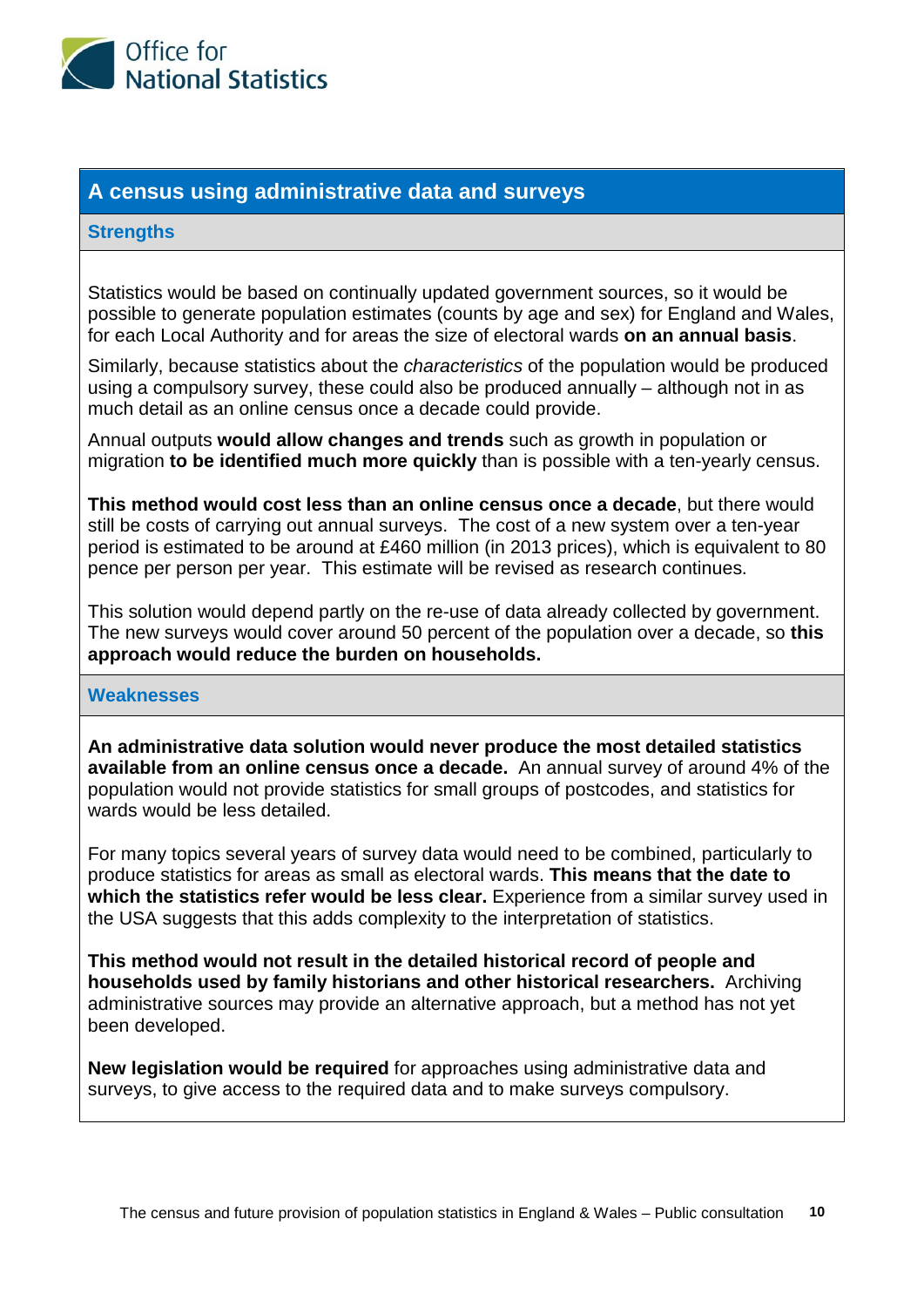

## **A census using administrative data and surveys** – continued

#### **Opportunities**

As with the census, surveys could only ask a limited number of questions, and would not include questions such as household income. However, over time **it should be possible to extend the use of administrative data to cover topics not covered by the survey**. Anonymised tax records, for example, might provide local statistics on household income – a frequently identified user need that cannot be met by an online census.

An annual national survey has the **potential to be more flexible than an online census in the questions that are asked**. It would provide the opportunity to adjust questions to respond to changing needs.

Archiving administrative datasets might result in **new opportunities for historical research in 100 years' time**. For example it might be possible to archive sources more frequently than once a decade.

#### **Risks**

This approach **would depend upon a number of new and partially untested methods**. Whilst early research has given promising results, a change in approach on this scale requires extensive development of new statistical methods and computer systems. Experience from countries that have made such a move, for example Denmark, Sweden and Finland, is that it can take a number of decades.

**Any change would lead to some discontinuities from statistics produced previously.**  New methods will inevitably result in some differences in results, and it would be difficult to know whether apparent changes in the population were real or not.

**The approach would rely on access to the required administrative data**, and would also be susceptible to changes in the scope of the population included and the data items collected in the administrative systems. Recent changes to child benefit entitlement for example will result in some children not being included in data from the Department for Work and Pensions in future.

As with the online census method, there is a risk that **it would be difficult to achieve the required response rate to the new surveys.** Again, international experience is that response rates to surveys are falling over time, and some voluntary surveys run by ONS currently have response rates of around 60%, compared with around 80% in the 1980s.

This method **would require public acceptance of the use of administrative data for statistical purposes**. Bringing together data from multiple sources raises concerns about privacy for some people. ONS would take extensive measures to protect privacy (as discussed in section 4).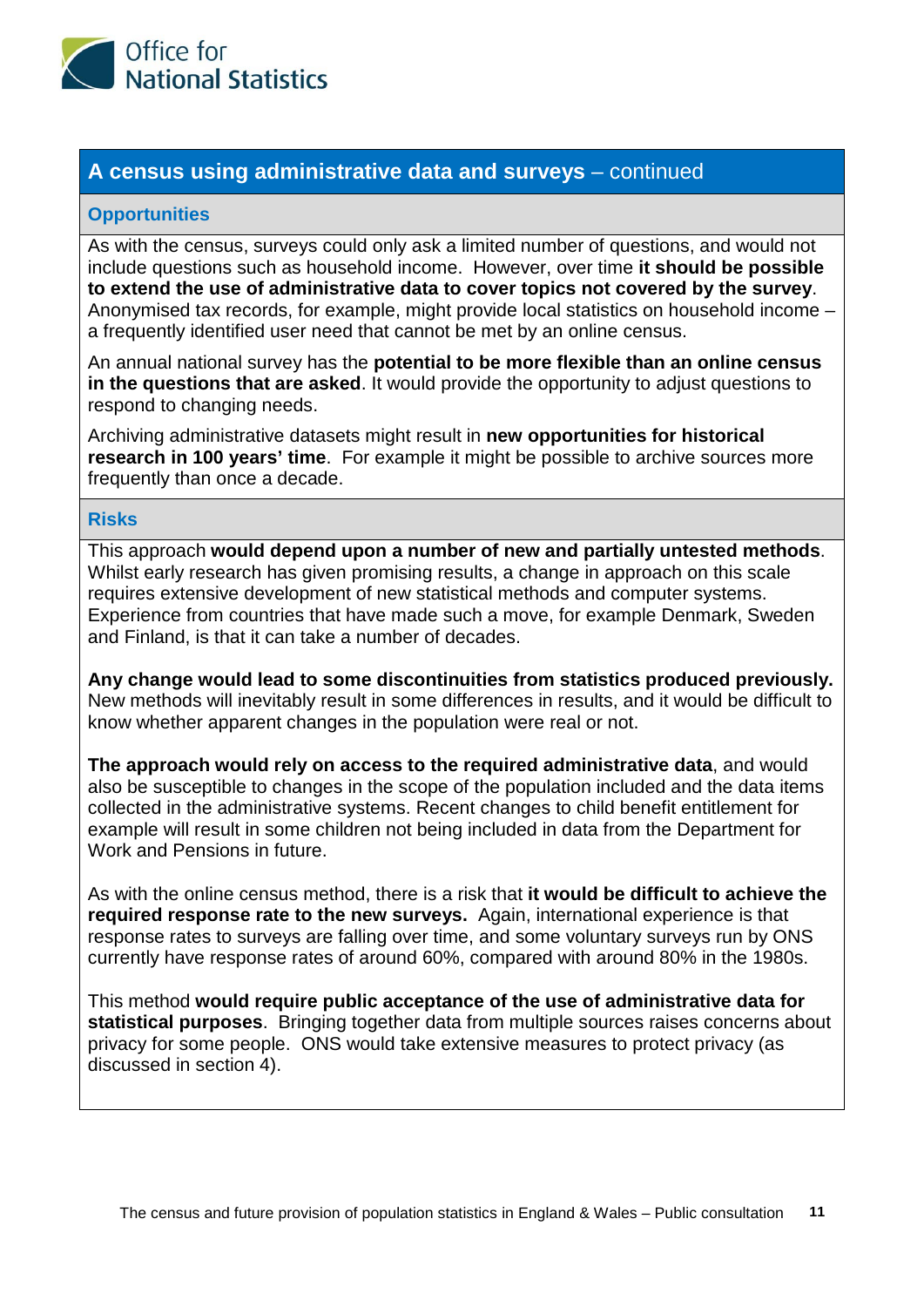

# **4. Managing the risks**

## **4.1 Managing the risks of an online census once a decade**

An online census once a decade, whilst different in the method of data collection, would be similar to the 2011 Census, which is a tried and tested approach.

However, the risk of falling response rates may require increasing investment each decade, and could ultimately result in a fall in response to the extent that it damages the quality of the statistics that it produces. One option, if this were to occur, would be to use administrative data in place of completed questionnaires for the individual addresses that failed to respond. Such an approach is being considered in other countries.

The risk of excluding people who do not have access to the internet could be managed by providing paper questionnaires, enabling completion by telephone, or collecting responses through doorstep interviews.

The main reason that only 16% of households completed the 2011 Census online was that all households were provided with a paper questionnaire. This was similar to the 2006 Census in Canada, where 18% of households responded online.

Having had the opportunity to introduce use of the internet in 2006, the Canadian census in 2011 was conducted primarily online (censuses are taken every five years in Canada). 54% of households responded online, with an overall response rate of 98%. This suggests that the risks of moving to a primarily online approach in 2021 would be manageable.

## **4.2 Managing the risks of a census using administrative data and surveys**

### **New approaches and discontinuity in results**

The risks relating to new methods are less well understood, and new approaches may not work exactly as planned at the outset.

Similarly, we may not be able to fully understand any discontinuities in the statistics compared with previous years' population estimates.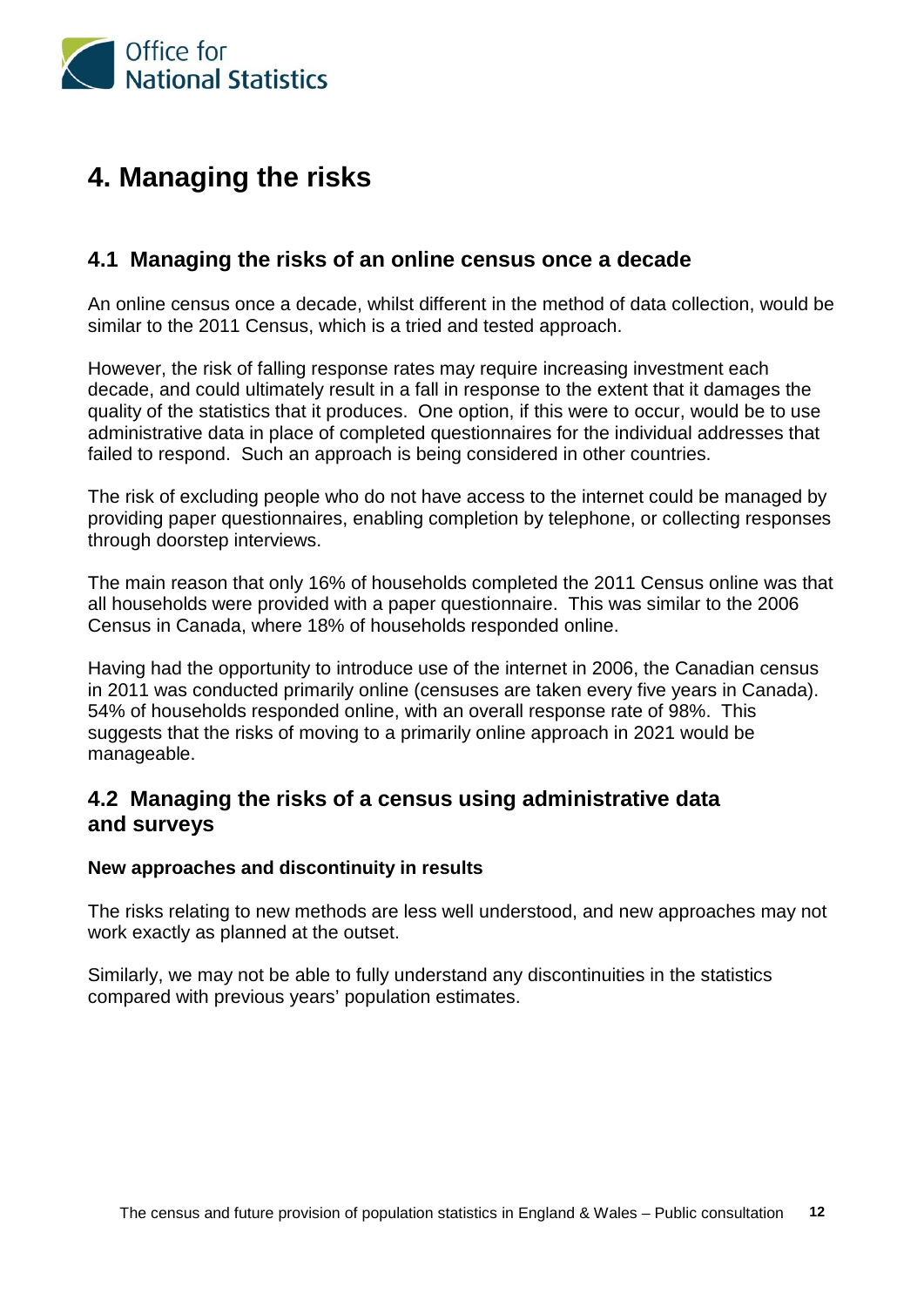

A transition period of 'dual running', moving towards a census using administrative data and surveys, but also with an online census covering all households in 2021, would enable us to compare the results from a new system to the results from previous approaches. However, this would increase costs during the transition period, and would increase the burden on the households who would be required to respond to both the online census and the new surveys. A reduced set of questions could perhaps be included to reduce the public burden.

As a minimum, in 2021 we would need to collect questionnaires from at least 10% of households to enable a comparison of new and old methods to be made, but even then some risks would remain. This would also impose an extra burden on these households.

Our research has shown that producing statistics using administrative data is most difficult for large cities, because the population changes most rapidly in these areas and administrative data tends to be out of date. It might be that an online census could be taken just in these areas to check whether the new methods were working.

#### **Data access and survey response rates**

To manage the risks of data access, new legislation would be needed to give ONS permission to receive the required datasets from other government departments, and to give ONS a formal role in decisions about changes to key data sources. Ireland, Holland and Scandinavian countries have legislation of this kind.

The risk of falling survey response rates would require surveys to be compulsory – again this would require new legislation. This would not fully address the risk, but data from administrative sources could potentially be used to understand the key characteristics of those who did not respond and make adjustments.

## **4.3 Public acceptability and privacy**

Protecting confidential personal data is a fundamental principle for all statistical activities. It is particularly important for the census, whether it is an online census once a decade or for a census using administrative data and surveys, because data is collected from the whole population.

ONS has a strong track record of protecting the personal data from censuses and other surveys, and does not release personal census data for 100 years. This will continue to be the case, whatever the outcome of this review.

Data held by ONS is protected by law under the Statistics and Registration Service Act 2007. Unauthorised disclosure of personal data is punishable by up to two years in prison.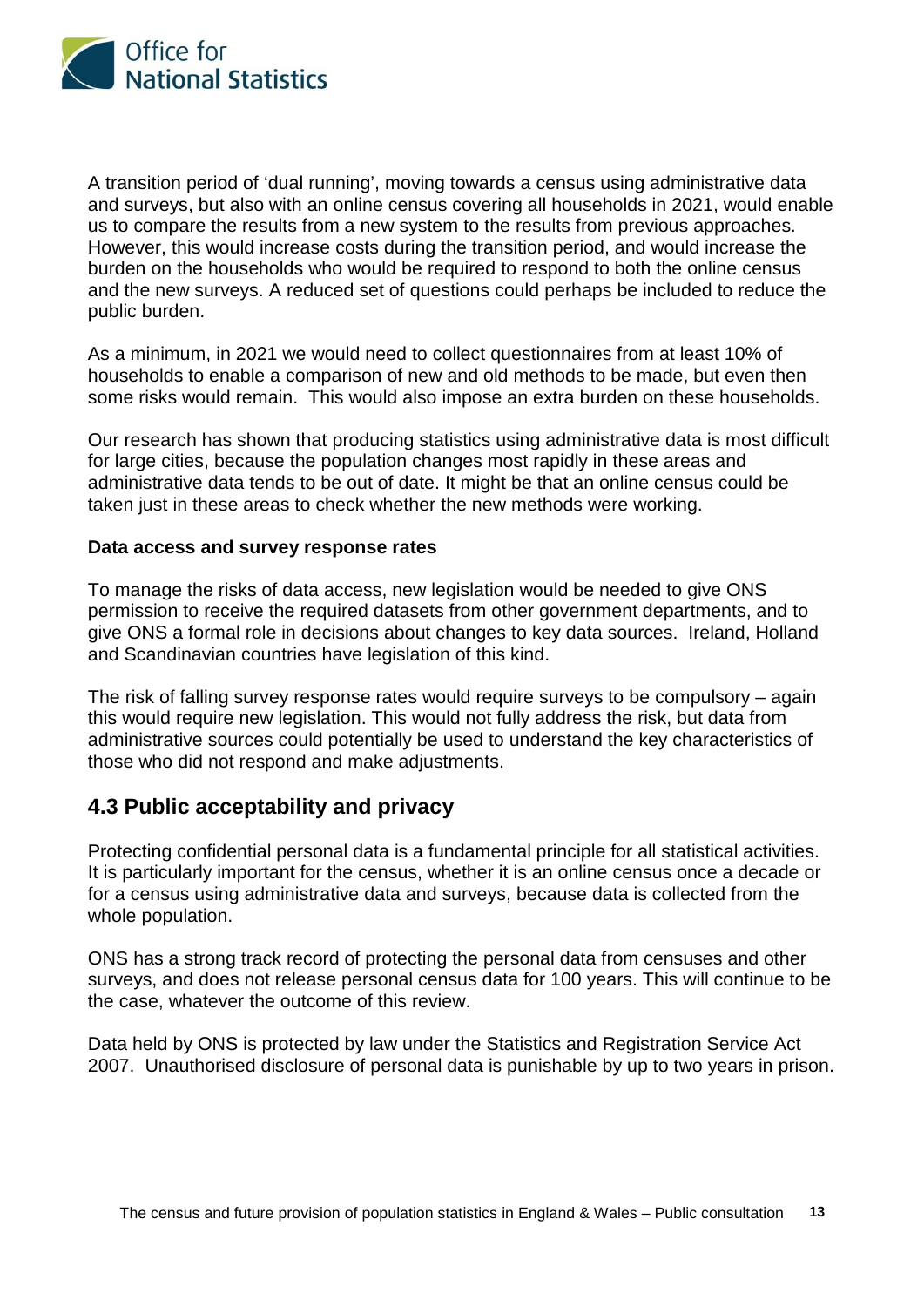

If a census were to be conducted using administrative data and surveys in future, before linking data from multiple sources together ONS would replace the names, addresses and dates of birth in the administrative data with unique but unidentifiable codes. We would also take extensive measures to control data access. This is consistent with [guidance from](http://www.ico.org.uk/Global/~/media/documents/library/Data_Protection/Practical_application/anonymisation_code.ashx)  [the Information Commissioner's Office.](http://www.ico.org.uk/Global/~/media/documents/library/Data_Protection/Practical_application/anonymisation_code.ashx) A [separate paper](http://www.ons.gov.uk/ons/about-ons/who-ons-are/programmes-and-projects/beyond-2011/reports-and-publications/beyond-2011-safeguarding-data-for-research-our-policy--m10-.pdf) provides further details of our approach.

Regular discussions have been held with a range of security and privacy experts and a Privacy Advisory Group has been established.

The methods used to protect the 2011 census data were independently reviewed and the findings were [published.](http://www.ons.gov.uk/ons/guide-method/census/2011/the-2011-census/the-2011-census-project/commitment-to-confidentiality/2011-census-security--final-report-to-the-census-offices.pdf) This review found that ONS complied fully with data protection and government security requirements, and "*the public can be assured that the information they have provided has been well protected".*

We will conduct a similar review for any future census activities.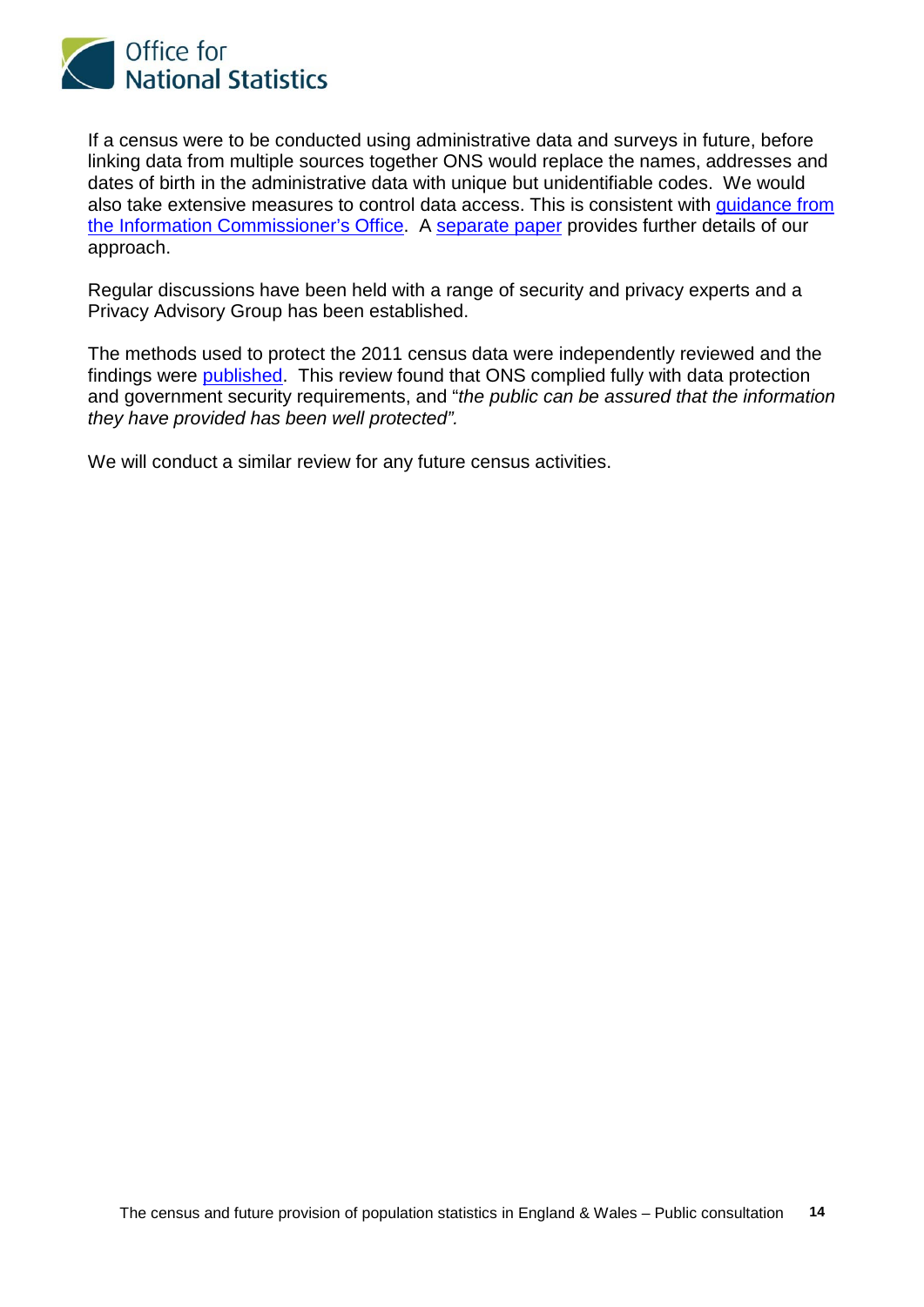

# **5. Consultation questions**

This consultation asks for your views about the uses and benefits of census information, and the advantages and disadvantages of the two census approaches described in this document – both for statistical and historical purposes.

It builds on our research over the past two years to understand how people use census information, and the benefits those uses bring to society and the economy. The findings of this research are summarised in our [summary of the uses of census information,](http://ons.gov.uk/ons/about-ons/get-involved/consultations/consultations/beyond-2011-consultation/beyond-2011-consultation-doc-c2.pdf) which includes users for genealogical and historical research, and our [summary of the benefits of](http://ons.gov.uk/ons/about-ons/get-involved/consultations/consultations/beyond-2011-consultation/beyond-2011-consultation-doc-c3.pdf)  [census information.](http://ons.gov.uk/ons/about-ons/get-involved/consultations/consultations/beyond-2011-consultation/beyond-2011-consultation-doc-c3.pdf) You do not have to respond to all questions.

## **5.1 General comments**

**Q1:** What are your views of the different census approaches described in this document?

# **5.2 Uses and benefits of population and housing statistics**

A good understanding of uses and benefits is critical to understanding the relative merits of each method. These questions ask you to tell us about any uses or benefits of census statistics that we have not yet fully understood.

In your answers, please provide as much evidence as possible. Uses that fulfil a regulatory or legal requirement are also of particular interest.

**Q2:** Please specify any significant uses of population and housing statistics that we have not already identified.

**Q3:** Please specify any significant additional benefits of population and housing statistics that we have not already identified.

## **5.3 Impact of different census approaches on statistical uses**

These questions ask for your views on the real impact the different census approaches would have on operational or business decisions.

**Q4:** What would the impact be if the most detailed statistics for very small geographic areas and small population groups were no longer available? High, medium, low, or no impact?

**Q4.1** If medium or high, please give further information.

**Q5:** What would the additional benefit be if more frequent (ie annual) statistics about population characteristics were available for areas like Local Authorities and Electoral Wards? High, medium, low, or no impact?

**Q5.1** If medium or high, please give further information.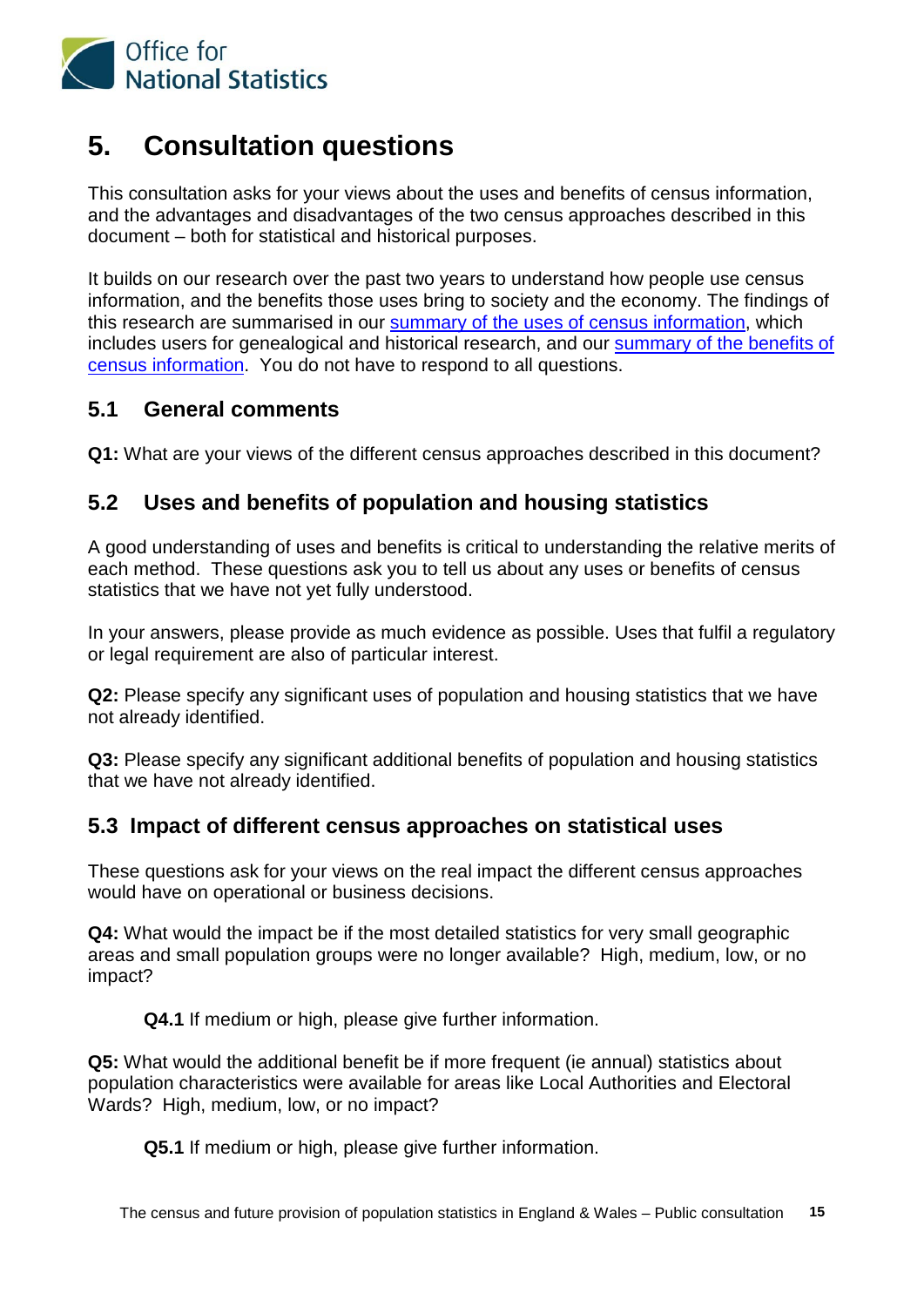

## **5.4 Impact of different census approaches on historical research**

ONS has worked with The National Archives and genealogists to understand how census information is used in historical research. These questions ask you to tell us about any uses or benefits of census information that we have not yet fully understood and to share your views on the potential impact of the different census approaches.

**Q6:** Please specify any significant uses of census information for historical research that we have not already identified.

**Q7:** What advantages or disadvantages for genealogical or historical research can you see from a move to a solution based on archiving administrative data sources?

# **5.5 Managing risks**

As described in section 3, there are risks and opportunities with both census approaches. These questions give an opportunity to comment on these and to raise any other issues**.**

**Q8:** What are your views of the risks of each census method and how they might be managed?

**Q9:** Are there any other issues that you believe we should be taking into account?

## **5.6 How to respond**

Please submit your views via the [online survey](http://www.surveymonkey.com/s/XY3SK3W) by 13 December 2013.

All responses relating to uses of census information in Wales will be passed to the Welsh Government and all responses will be published, unless you indicate otherwise.

This consultation is part of an ongoing dialogue, which will continue until we publish our findings in 2014.

Further information, including numerous research reports, is available on the [Beyond 2011](http://www.ons.gov.uk/ons/about-ons/who-ons-are/programmes-and-projects/beyond-2011/index.html)  [pages of the ONS website.](http://www.ons.gov.uk/ons/about-ons/who-ons-are/programmes-and-projects/beyond-2011/index.html)

If you wish to discuss any element of this work please contact us at [Beyond2011@ons.gov.uk](mailto:Beyond2011@ons.gov.uk)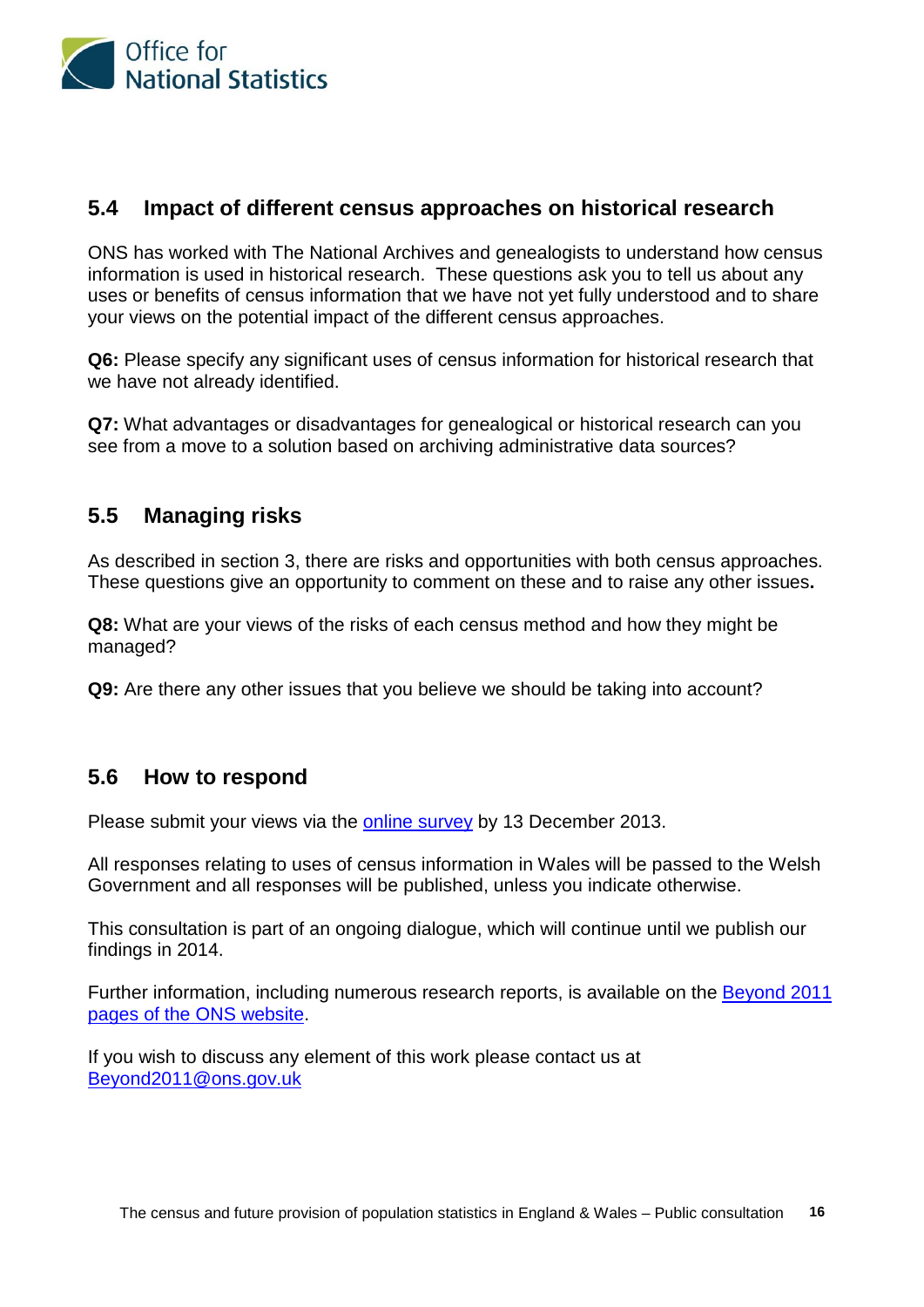

# **Appendix: Statistics available from different approaches**

This appendix provides further detail about the types of statistics that would be available using the different census approaches.

In order to do this, it is helpful to first describe the main geographic areas that are used for publishing population statistics. Please see Box E.

## **BOX E: Summary of main geographic areas used to publish census statistics**

**OA – Output Area** – Groups of postcodes with a total population between 100 and 625 people, average 300. OAs are used across the UK as the base unit of census output. **LSOA – Lower Layer Super Output Area** – Total population between 1,000 and 3,000 people, average 1,600. Each LSOA is made up of a number of OAs.

**MSOA – Middle Layer Super Output Area** – Total population between 5,000 and 15,000 people, average 7,800. Each MSOA is made up of a number of LSOAs. These are similar in size to an average electoral ward – although there is much more variability in the size of electoral wards.

**LA – Local Authority** – Total population between 2,000 and one million people, average 160,000. Each LA is made up of a number of MSOAs.

## **A.1 Statistics available from an online census once a decade**

### **Population estimates**

An online census once a decade would provide high-level estimates of the size of the population by age and sex (from national to OA level) plus [a wealth of detailed statistics](http://www.ons.gov.uk/ons/guide-method/census/2011/census-data/2011-census-prospectus/index.html) about population and housing characteristics. In total nearly five billion individual statistics will be published from the 2011 Census, giving very detailed cross-tabulations for small geographic areas and small population subgroups, and this would continue if we have an online census in future.

Each year in between censuses, ONS produces estimates for local authorities by:

- adding the number of births
- subtracting the number of deaths
- adjusting for the migration of people within England and Wales
- adjusting for immigration and emigration.

The statistics are not as accurate at the end of the decade as at the start, and this would continue to be the case.

We would also continue producing population projections, based on trends in births, deaths and migration seen in previous years, and making assumptions about the possible trends in future.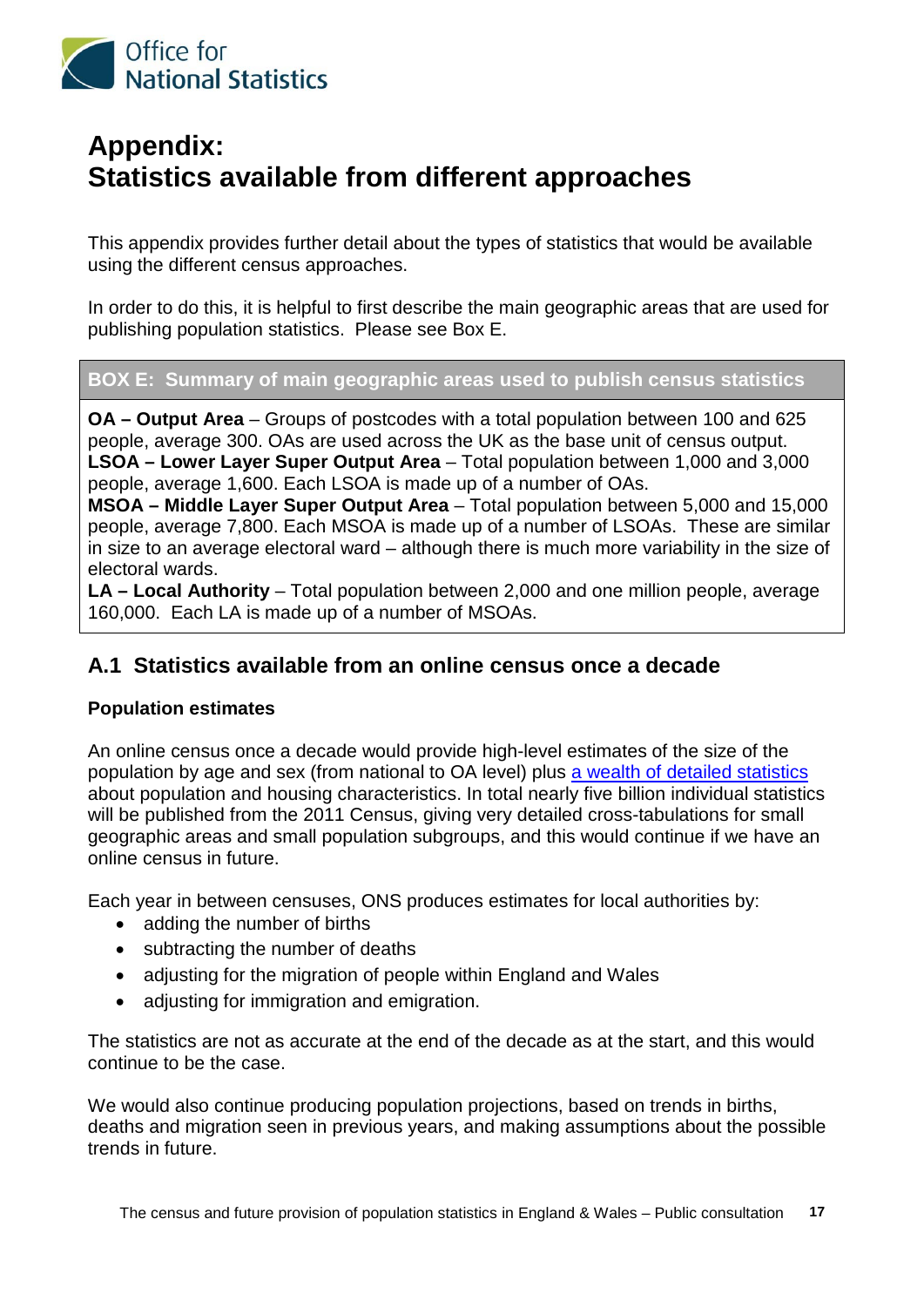

### **Population characteristics**

Between 10-yearly censuses, ONS's annual surveys provide some statistics about the characteristics of the population. The largest of these is the Annual Population Survey, which receives responses from around 140,000 households each year. These surveys are large enough to produce statistics at the national and regional level, but generally cannot produce detailed statistics for local authorities or smaller areas.

These surveys are voluntary, and census statistics are used to make adjustments to the results to allow for the fact that the types of people who respond to voluntary surveys tend to be different to those who do not.

### **Timeliness**

ONS published national and LA-level population statistics by age and sex from the census about 15 months after the reference date. For example, statistics from the 2011 Census relating to the reference date of April 2011 were published in July 2012.

Annual population estimates between censuses are currently published within 12 months of the reference date.

Detailed statistics about population and housing characteristics are currently published from the census over a period ranging from 18 months to 3 years of the reference date.

An online census would enable faster processing of census questionnaires, and the first census statistics would probably be available within about a year of census day. Similarly, other statistics might be published more quickly, but it would still be a complex process and it is not yet clear what would be feasible.

## **A.2 Statistics available from a census using administrative data and surveys**

### **Population estimates**

A census using administrative data and surveys would provide accurate statistics every year about the size of the population by age and sex – nationally, for local authorities and for small areas. It is likely that these would be available down to OA level but these are not yet fully tested.

These statistics might not be as accurate as the estimates from the census, but could be more accurate than the annual population estimates for LAs produced between censuses in the current system. They would certainly be more accurate than the estimates for LAs produced towards the end of the decade between censuses.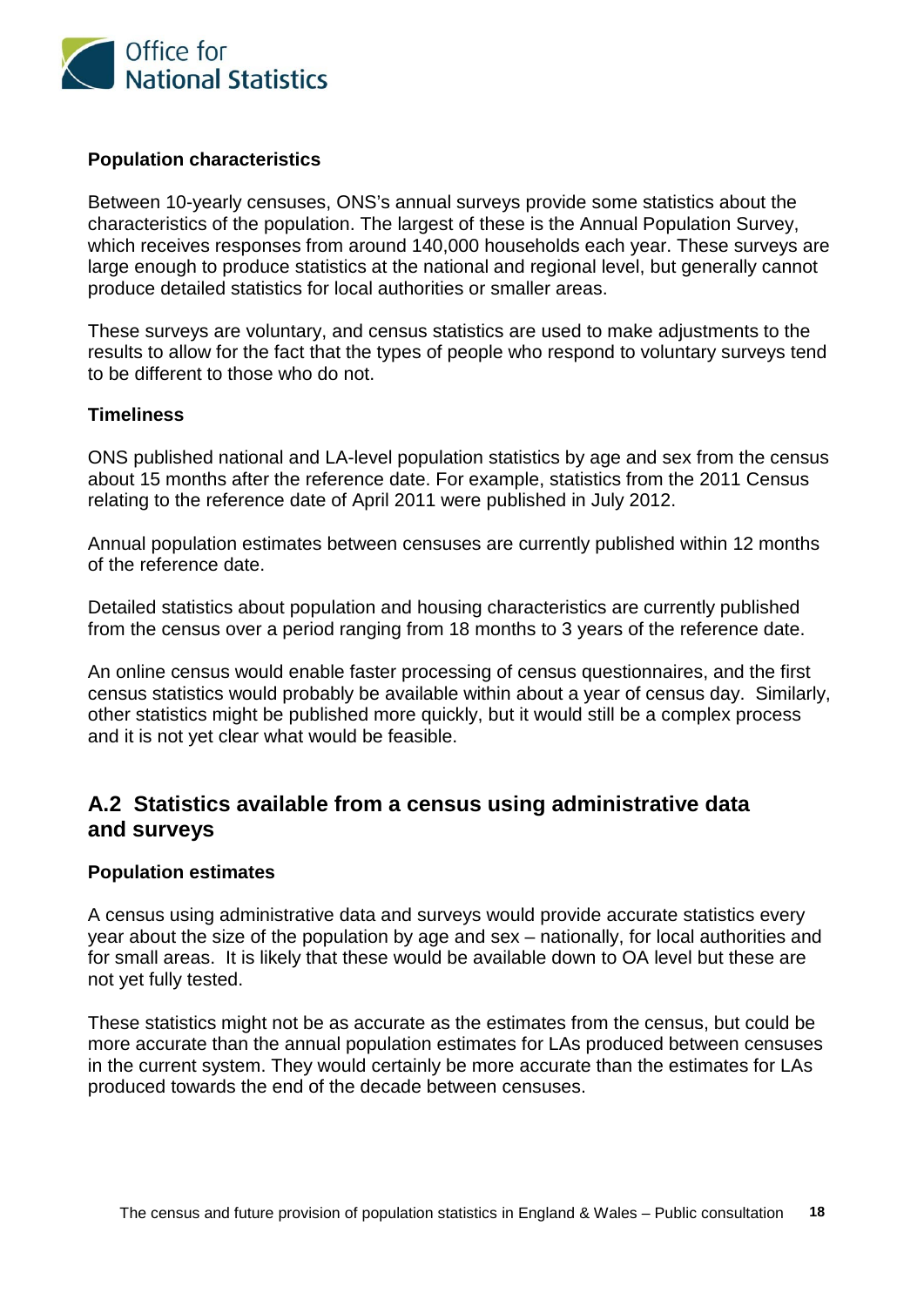

Figure 1 shows a comparison between early results from methods using administrative data and the mid-2010 indicative population estimates, rolled forward to the 2011 Census day (ie the population estimates produced using current methods, 10 years after the census). The height of the bar indicates the number of local authorities within a given percentage difference from the 2011 Census estimate.

The chart shows that the administrative data-based method is generally more accurate than the current method at the end of a decade – it is roughly equivalent to year five of the current system. There is a bias towards underestimating the population overall and a coverage survey would be used to adjust for this.

A consistent level of accuracy would be achieved every year, because administrative datasets are continually updated, and further improvements are likely, as the new methods are in the early stages of development.

### **Figure 1: Comparison of administrative data-based methods and mid-2010 indicative population estimates (rolled forward to 2011 Census day) with 2011 Census estimates**



### **Population characteristics**

The compulsory annual survey of 4% of households would provide statistics about population and housing characteristics every year. These would be much more detailed than the annual statistics available from the current system – but not as detailed or accurate as an online census would provide once a decade.

The size of the population being measured and the percentage of the population included in the survey are the key factors that affect the accuracy of the statistics.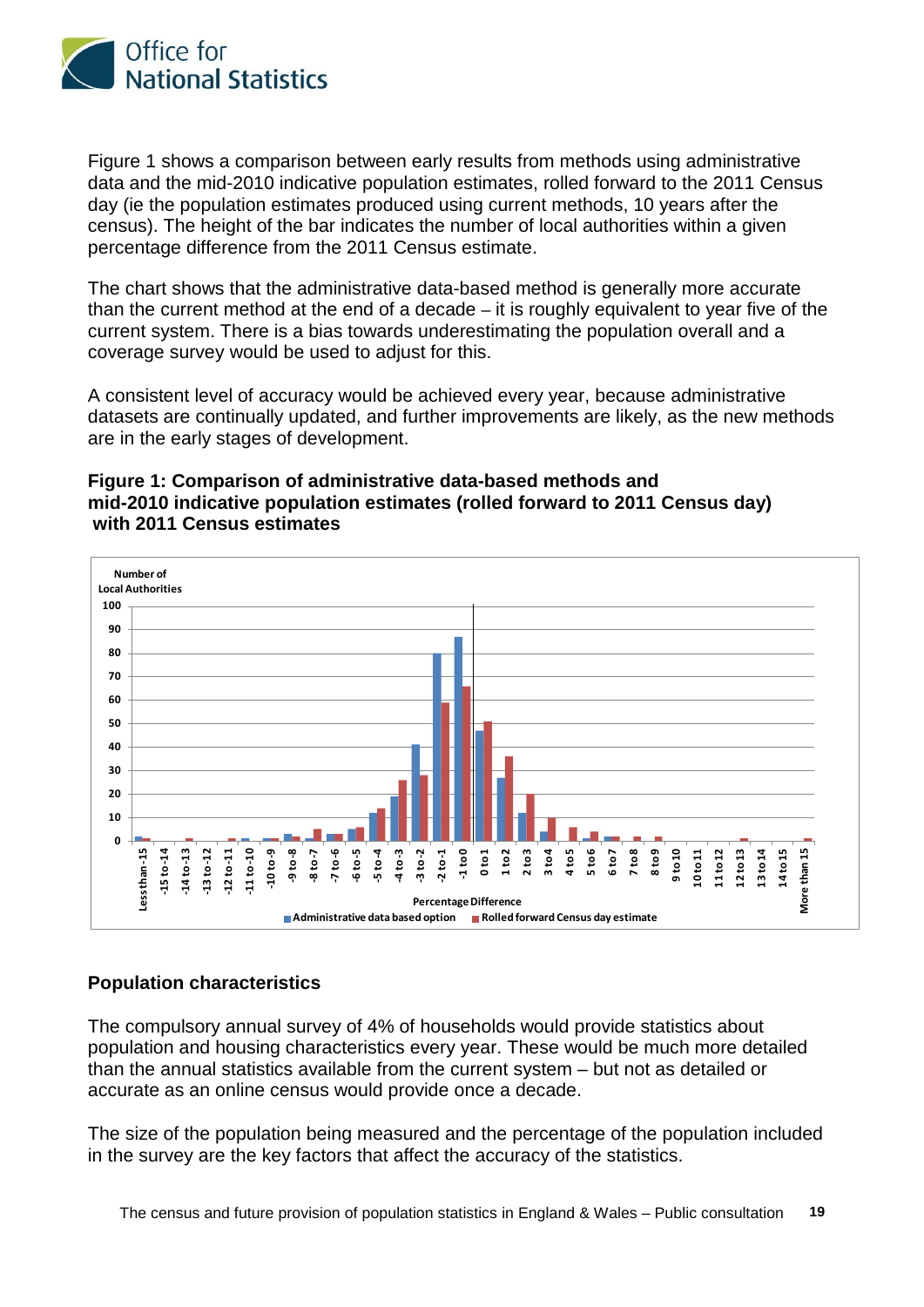

#### **Statistics available using one year's data**

Assuming a random selection of households is taken across England and Wales, a 4% sample of the population would produce a reliable<sup>[1](#page-20-0)</sup> estimate of a population subgroup of about 800 people – whatever the geographic area concerned.

This might be for example 800 males who are unemployed or 800 Welsh speakers in a Local Authority.

Broadly speaking, a cross-tabulation using one year's survey data could be produced if the **average value** of the 'cells' within the table was 800 or more (some cell values would be much larger and some would be much smaller).

Similarly, for MSOAs, which have 7,800 residents on average, one year's survey data would provide meaningful statistics for a table that had around 10 cells. In practice, this means that most MSOA statistics using one year's data would be based on single variables .

#### **Statistics using more than one year's data**

Combining three years' data from the survey (a 12% sample of the population) would allow a reliable estimate for a subgroup of 230 people or more. For example, this might be the number of carers in an LA aged under 25 who provide less than 20 hours' care per week or the number of people in an MSOA with a limiting long term illness.

More generally, a cross-tabulation using three year's survey data could be produced if the **average value** of the 'cells' within the cross-tabulation was 230 or more. For MSOAs, this means that a cross-tabulation with about 30 individual cells could be produced.

Combining five years' data would enable a reliable estimate for a subgroup of 130 people or more.

<span id="page-20-0"></span> $1$  See later discussion of the precision that could be achieved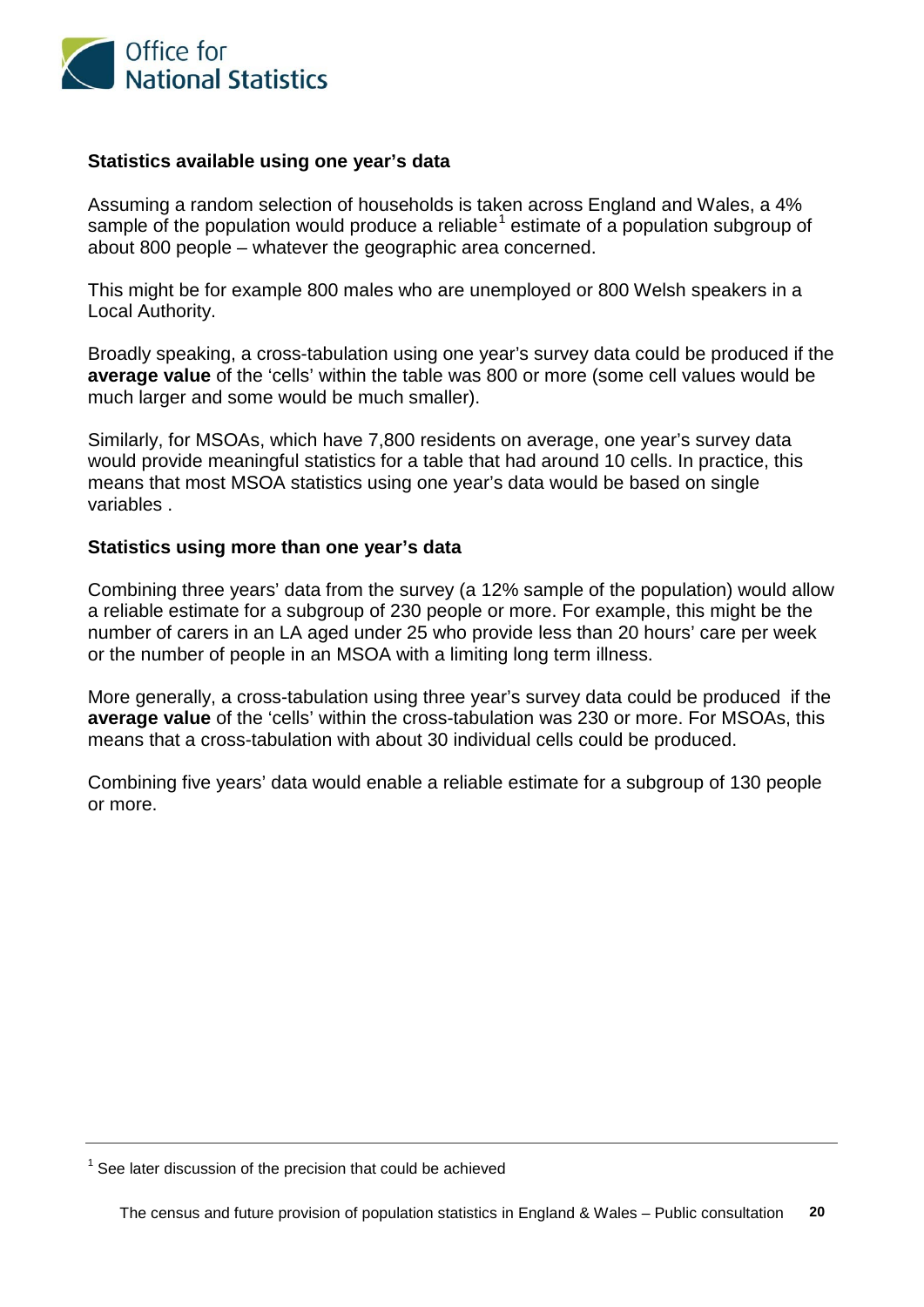

Box F summarises the types of cross-tabulations that might be reliable for geographic areas of different sizes, using different numbers of years' data from the survey.

| <b>Box F: Statistics possible using survey data</b> |                                |                                                        |                                                     |                                                       |  |  |  |  |
|-----------------------------------------------------|--------------------------------|--------------------------------------------------------|-----------------------------------------------------|-------------------------------------------------------|--|--|--|--|
| Area<br>type                                        | Average number<br>of residents | 1 year's data<br>(800 threshold)                       | 3 years' data<br>(230 threshold)                    | 5 years' data<br>(130 threshold)                      |  |  |  |  |
| <b>LA</b>                                           | 160,000                        | <b>Detailed cross-</b><br>tabulations<br>(c 200 cells) | Detailed cross-<br>tabulations<br>$(c 500$ cells)   | Very detailed cross-<br>tabulations<br>(c 1000 cells) |  |  |  |  |
| <b>MSOA</b>                                         | 7,800                          | Some single<br>variable statistics<br>$(c 10$ cells)   | Very simple cross-<br>tabulations<br>$(c 30$ cells) | Simple cross-<br>tabulations<br>$(c 50$ cells)        |  |  |  |  |
| <b>LSOA</b>                                         | 1,600                          | Not available                                          | Some single<br>variable statistics<br>(c 5 cells)   | Some single<br>variable statistics<br>$(c 10$ cells)  |  |  |  |  |
| <b>OA</b>                                           | 300                            | Not available                                          | Not available                                       | Not available                                         |  |  |  |  |

Note that the values of 800 (one year's sample), 230 (three years) and 130 (five years) included here are subject to further research but are indicative of the population subgroups for which reliable statistics could be provided.

Box G summarises the statistics that might be available for a number of topics that were included in the 2011 Census.

| <b>Box G: Statistics available for high priority topics</b> |                                                                       |                                                |                                           |                         |  |  |  |  |
|-------------------------------------------------------------|-----------------------------------------------------------------------|------------------------------------------------|-------------------------------------------|-------------------------|--|--|--|--|
|                                                             | Level of geography, and years of survey data needed                   |                                                |                                           |                         |  |  |  |  |
| <b>Topic</b>                                                | LA                                                                    | <b>MSOA</b>                                    | <b>LSOA</b>                               | <b>OA</b>               |  |  |  |  |
| Ethnicity                                                   | 1 for large groups<br>3 for most others<br>5 for very small<br>groups | 3 and 5                                        | 5                                         | <b>Not</b><br>available |  |  |  |  |
| Economic activity                                           | 1                                                                     | 3                                              | 5                                         | <b>Not</b><br>available |  |  |  |  |
| <b>Marital status</b>                                       | 1                                                                     | 1 for large<br>categories<br>3 for others      | 3 for large<br>categories<br>5 for others | <b>Not</b><br>available |  |  |  |  |
| Tenure                                                      | 1                                                                     | 3                                              | 3 for large<br>categories<br>5 for others | <b>Not</b><br>available |  |  |  |  |
| Household<br>composition                                    | 1                                                                     | 1 for large<br>household types<br>3 for others | 5                                         | <b>Not</b><br>available |  |  |  |  |
| Accommodation<br>type                                       | 1                                                                     | 3                                              | 5                                         | <b>Not</b><br>available |  |  |  |  |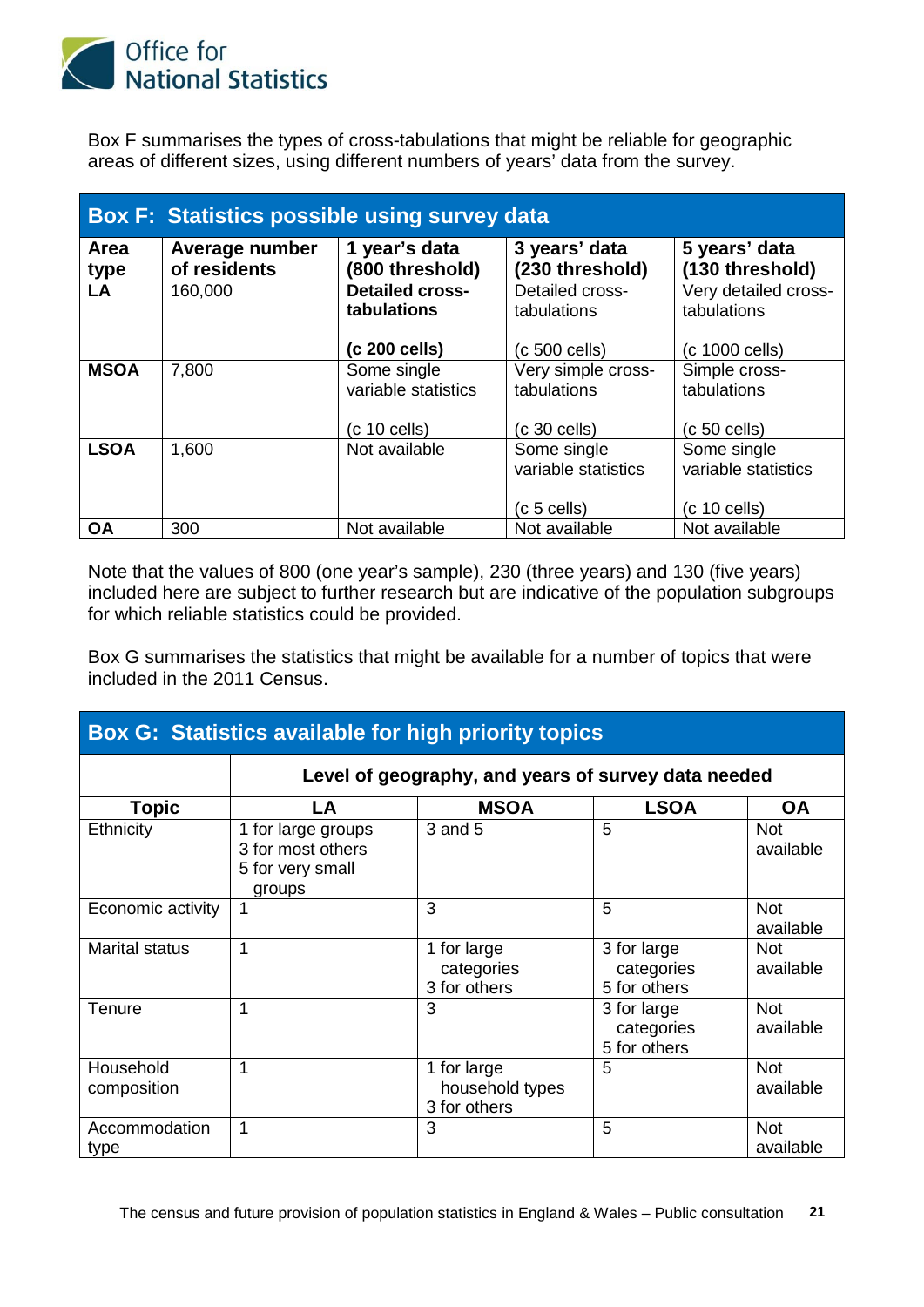

### **Levels of precision**

The more years of survey data that are used, and the larger the size of the population group being measured, the more precise the estimate would be. Conversely the precision of estimates for very small population groups would be lower.

Statistics for a characteristic that applies to a population of 800 people in any geographic area could be produced based on a single year's data with a 'confidence interval' of plus or minus 40% (480 to 1120 people); that is, we could be 95% confident that the true estimate lies in this range.

While at face value this seems quite a large range, it is worth considering the relative size of such a population. In an average-sized LA of 160,000 people a population subgroup of 800 represents 0.5% of the population. Expressing it in these terms would mean we could be 95% confident that the true estimate of the proportionate population would be between 0.3% and 0.7%.

Similarly, for a characteristic relating to a larger subgroup in an average sized LA, for example of 20,000 people (representing 12.5%), the confidence interval would be much narrower at plus or minus 6.4% (18,720 to 21,280 people). In relative terms, the true estimate would therefore lie between 11.7% and 13.3% of the total population of the LA.

It would be possible to produce statistics of similar precision for characteristics that apply to fewer people in the population group by combining survey samples across a number of years.

If we used three years' data, we would be able to produce statistics on characteristics that apply to a group of 230 people with a confidence interval of plus or minus 40% (140 to 320 people).

Combining five years' data it would be possible to produce estimates that apply to 130 people with a confidence interval of plus or minus 40% (80 to 180 people).

### **Implications for more detailed statistics**

ONS would still include statistics within published tables where the numbers were smaller than the thresholds in Box F, but these would be of a lower precision, and indicated as such. Although it would not be possible to know with any certainty what the precise values were in these areas, it would nonetheless be clear that the numbers were small.

However, some of the very detailed cross-tabulations for small geographic areas that would be provided by an online census once a decade would not be available from a census using administrative data and surveys.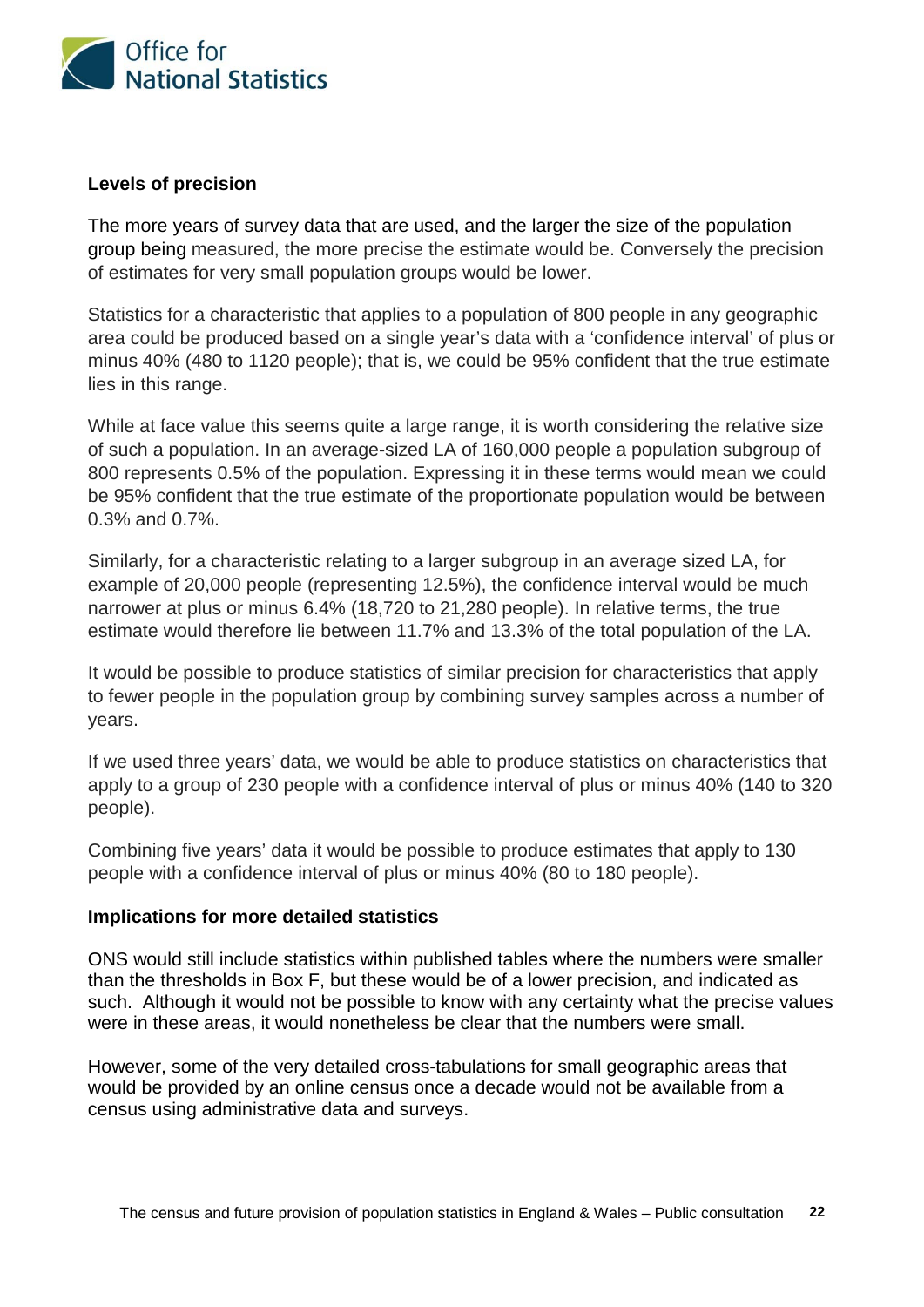

For example, it would not be possible to publish reliable statistics about the health of the population (from 'very good' through to 'very poor'), for each ethnic group, in 10-year age groups, for each LSOA. This would result in 850 categories per LSOA (5 health categories, for 17 ethnic groups, for 10 age groups). Because each LSOA has on average only 1,600 residents in total, the majority of statistics in this table (if not all) would have a value far below the 130 threshold.

Over time, as more data becomes available from administrative data sources, it might be possible to produce more detailed statistics for small areas – household income for example, using data from the tax and benefit systems – but much more work is required to understand the possible data sources and develop the required methods.

#### **Timeliness**

A census using administrative data and compulsory surveys would enable national and LA-level statistics to be published within 12 months of the reference date.

Statistics about population characteristics based on three years' survey data could be published within two years of the reference date. For example statistics relating to mid 2020 could be published in mid 2022 using data from 2019, 2020 and 2021. Statistics based on five years' data could be published within three years of the reference date.

#### **The Output Areas as a building block**

Although many users make use of output area (OA) statistics, our evidence suggests that few actually make decisions or focus policy at the OA level itself. Instead they use OAs as a 'building block' to construct statistics for larger areas of their own. These might be the catchment of a school, hospital or supermarket for example, or they may wish to maintain areas such as old parish boundaries. By grouping together OAs to best fit their area of interest, users are able to produce statistics for these customised geographic areas.

It may be possible for ONS to offer more detailed cross-tabulated statistics for customised groups of OAs, without necessarily delivering the detailed OA-level information itself. More research is required in order to understand what could be achieved.